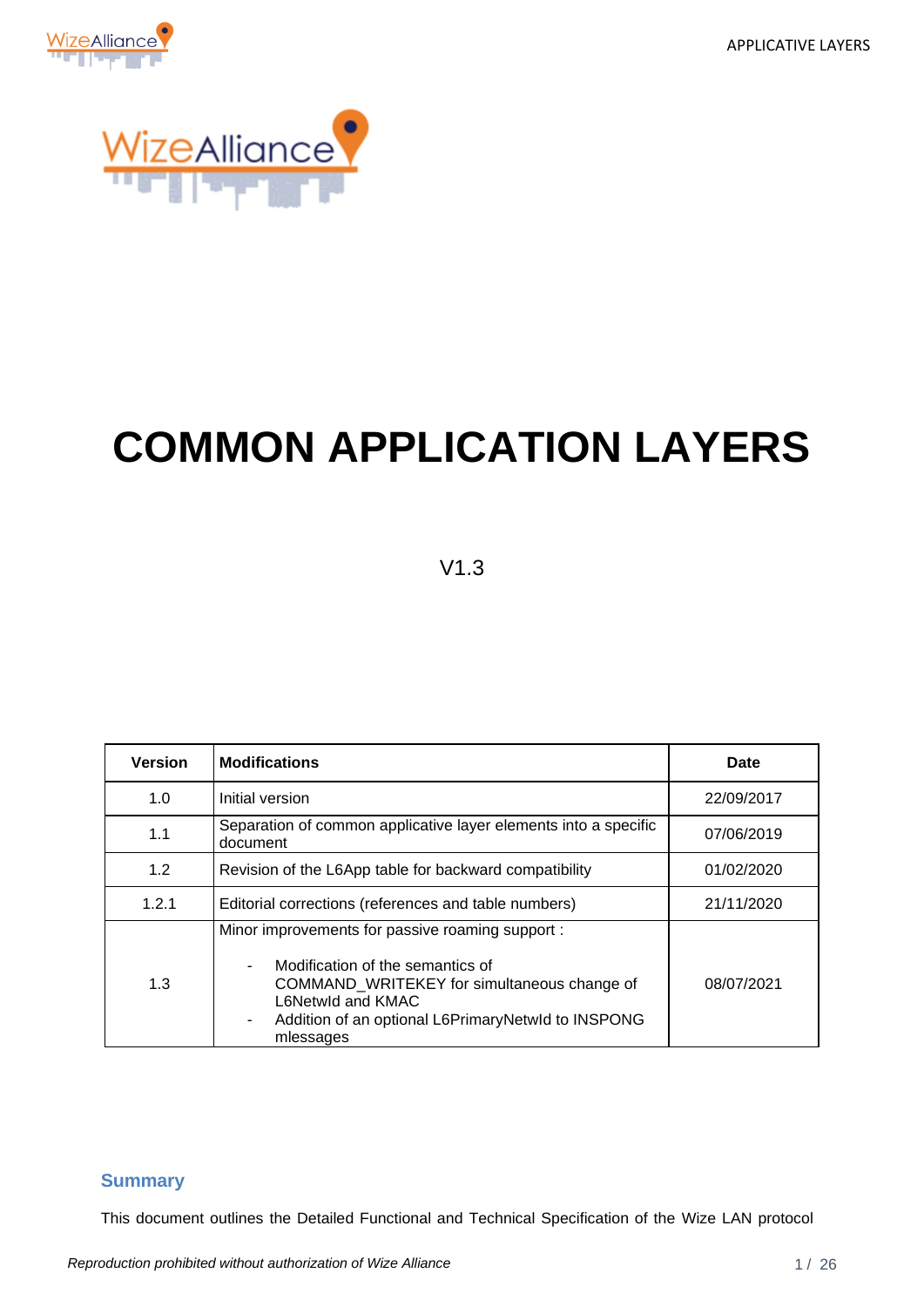

common application layers (mandatory for any Wize device). The LAN network designates the medium range radio network between the devices and the gateways.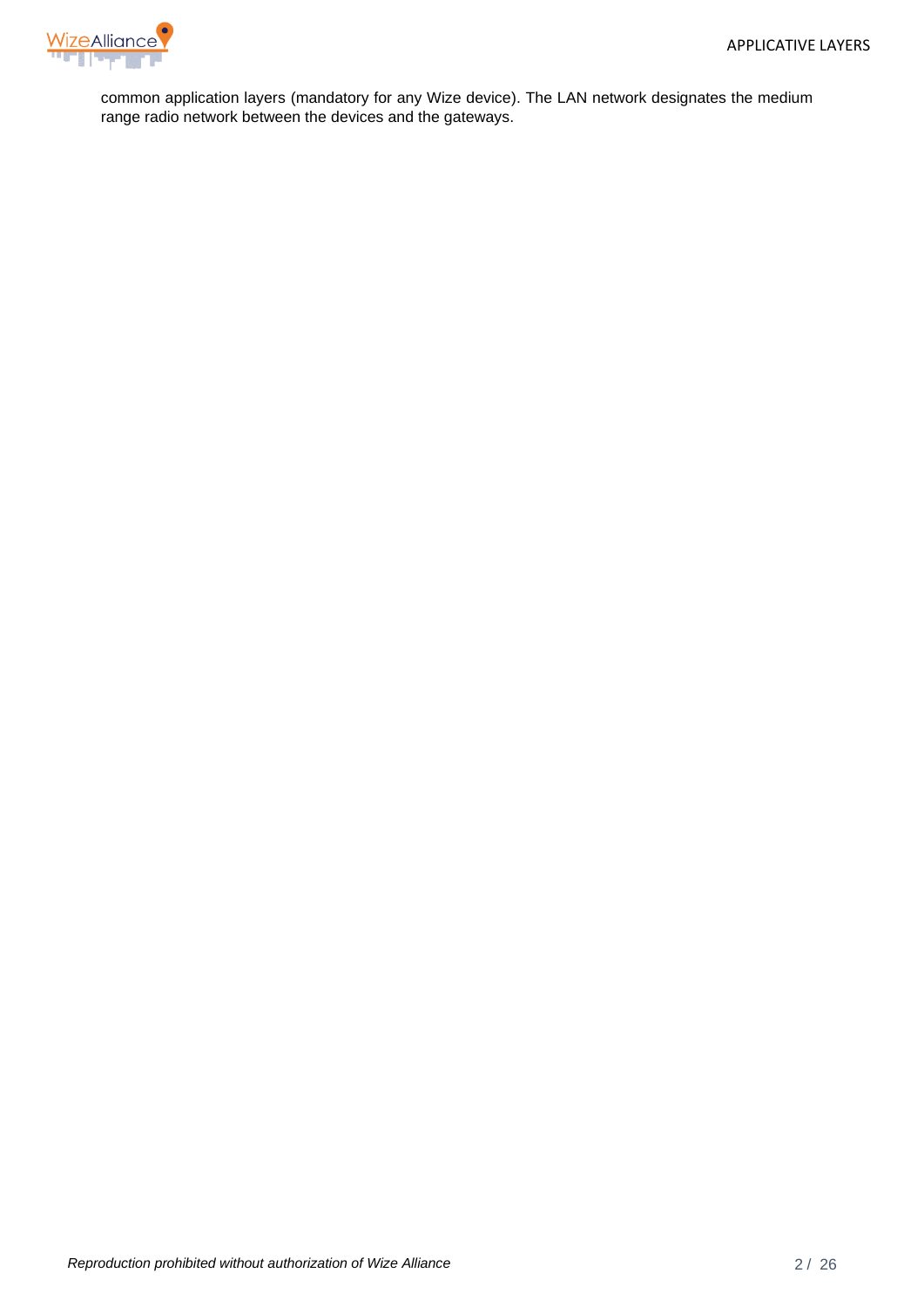

# <span id="page-2-0"></span>**Table of contents**

| 1            |                                                                                   |  |
|--------------|-----------------------------------------------------------------------------------|--|
| $\mathbf{2}$ |                                                                                   |  |
|              |                                                                                   |  |
|              |                                                                                   |  |
| 3            |                                                                                   |  |
| 4            | Detailed specification of the common application layers 9                         |  |
| 4.1          |                                                                                   |  |
| 4.2          |                                                                                   |  |
| 4.3          |                                                                                   |  |
|              | 4.3.1                                                                             |  |
|              | 4.3.2                                                                             |  |
| 4.4          |                                                                                   |  |
|              | 4.4.1                                                                             |  |
|              | 4.4.2                                                                             |  |
| 4.5          |                                                                                   |  |
| 5            |                                                                                   |  |
| 5.1          |                                                                                   |  |
| 6            | Informative Appendix B: L6App table as available to publishing date of this<br>26 |  |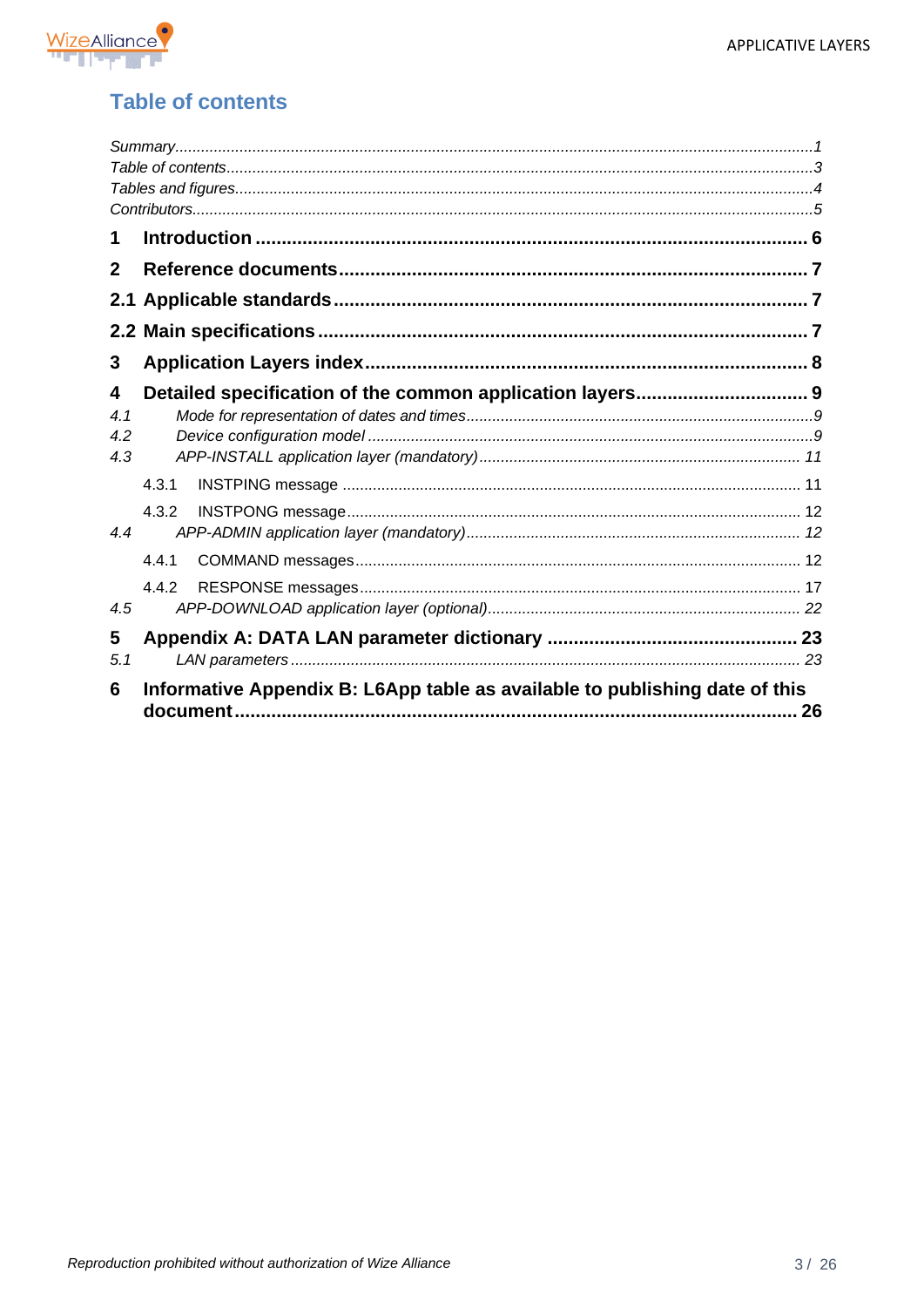

## <span id="page-3-0"></span>**Tables and figures**

| Table 17 : Encoding the error causes of the COMMAND_WRITEKEY command  20 |  |
|--------------------------------------------------------------------------|--|
|                                                                          |  |
|                                                                          |  |

[Table 20 : RESPONSE\\_EXECINSTPING application message format..........................................................](#page-21-1) 22 [Table 21 : Encoding the error causes of the](#page-21-2) WRITEPARAMETERS command ........................................... 22 [Table 22 : LAN parameters........................................................................................................................](#page-25-1) 26 [Table 23:L6App table.................................................................................................................................](#page-25-2) 26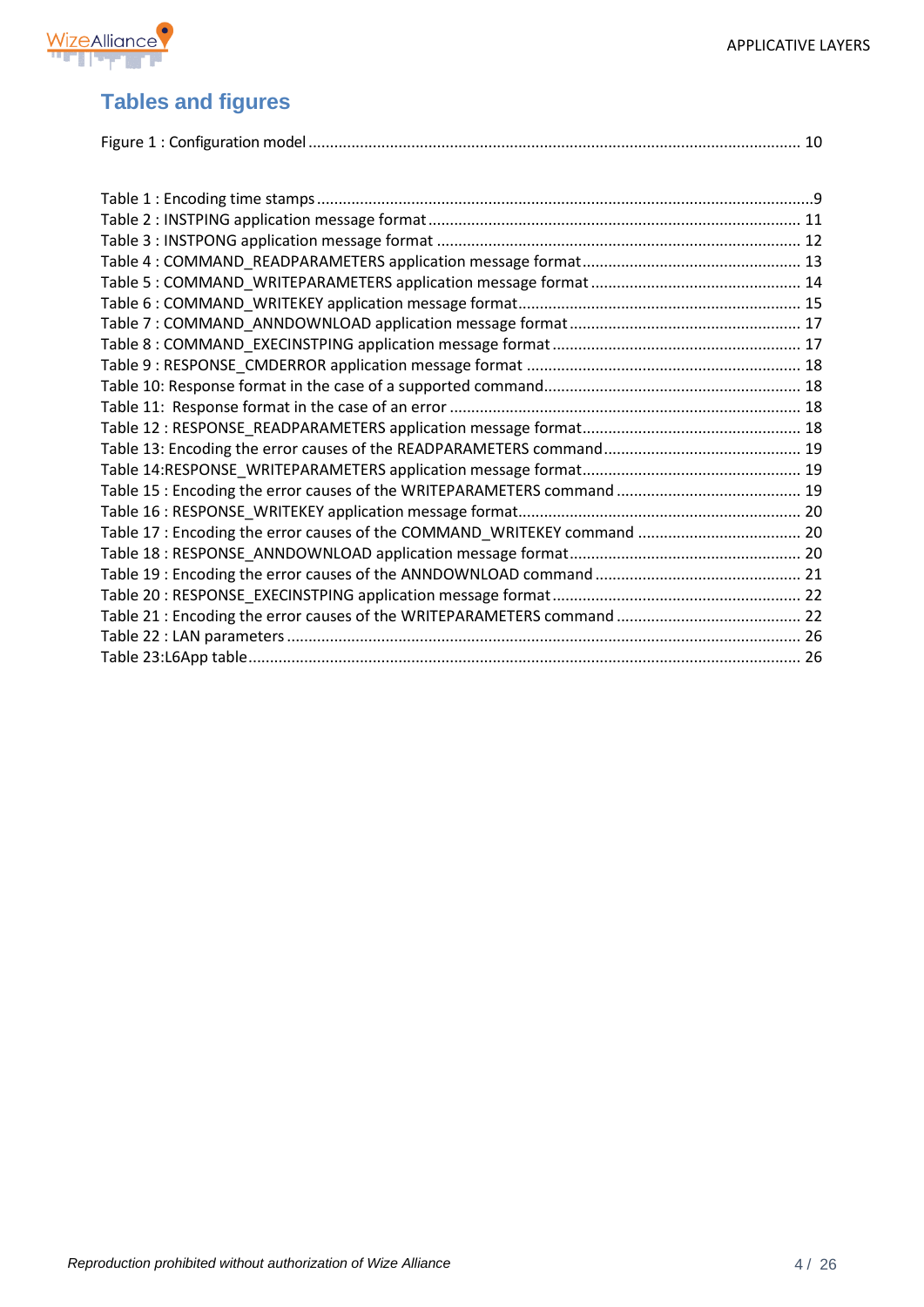APPLICATIVE LAYERS



<span id="page-4-0"></span>

See document [R1]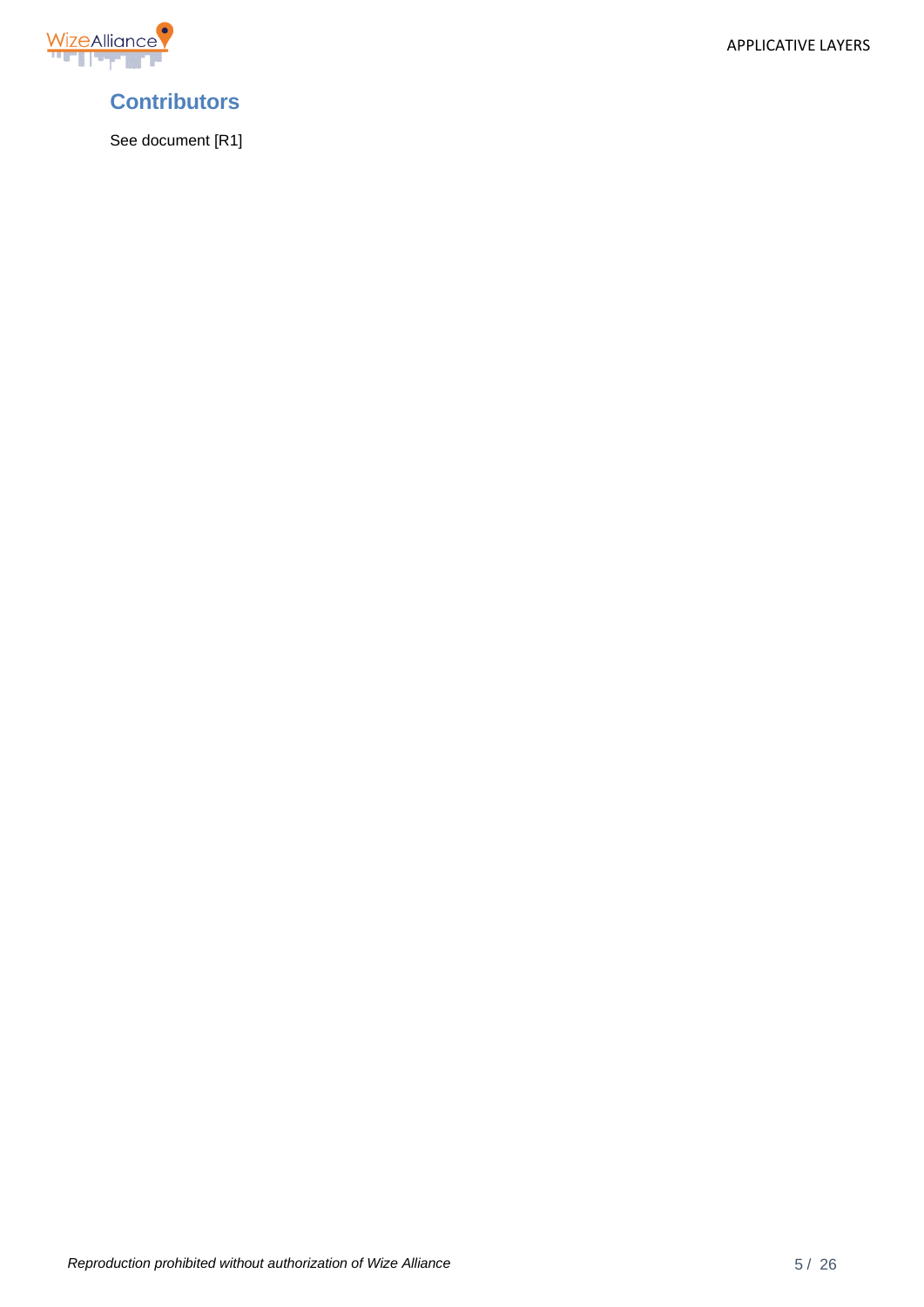

# <span id="page-5-0"></span>**1 Introduction**

This document **specifies the common Application layers** of the Wize LAN protocol : APP-INSTALL, APP-ADMIN, APP-DOWNLOAD.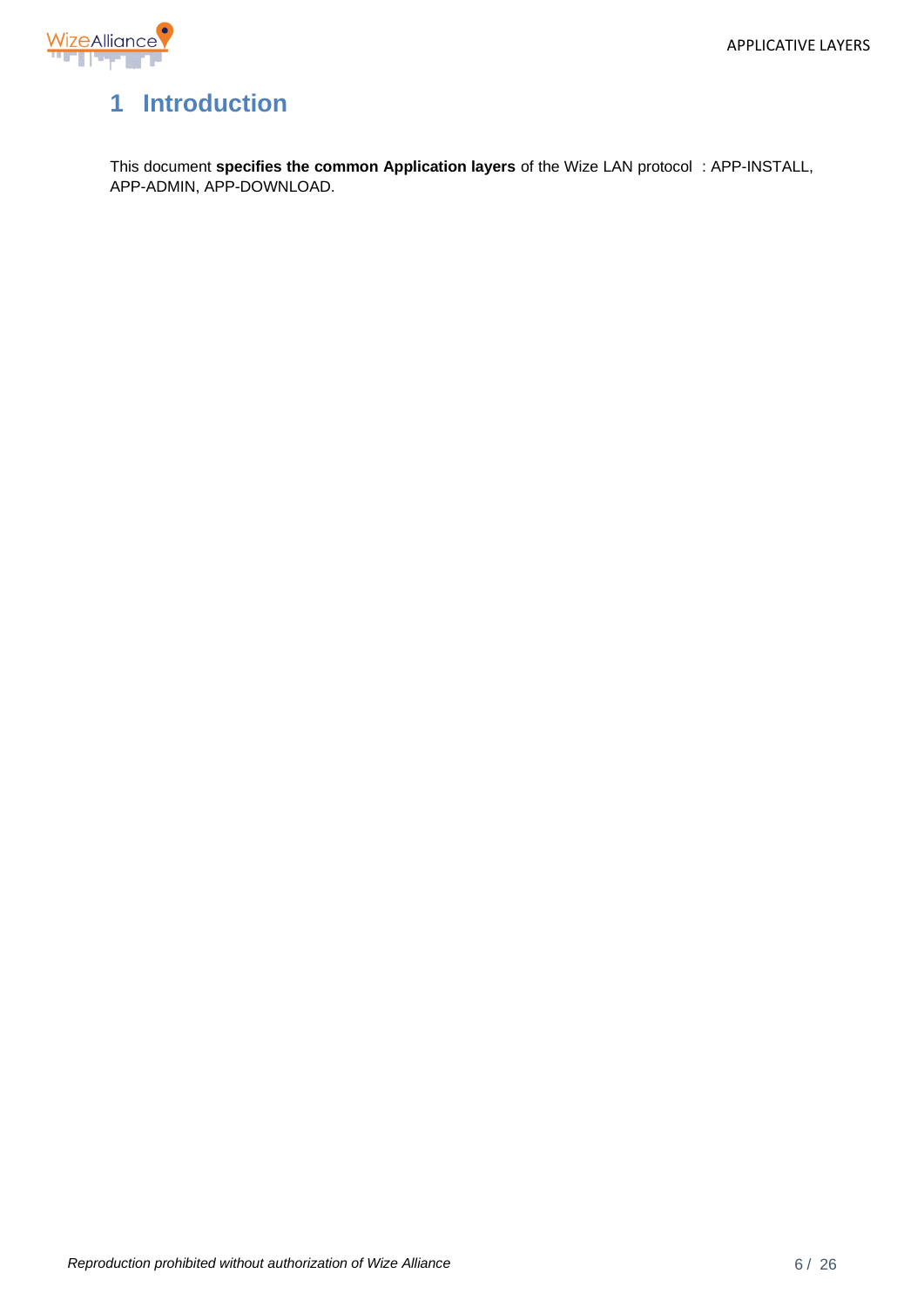

## <span id="page-6-0"></span>*.* **2 Reference documents**

# <span id="page-6-1"></span>**2.1 Applicable standards**

See document [R1].

# <span id="page-6-2"></span>**2.2 Main specifications**

| <b>Reference</b> | <b>Document</b>                                        | <b>Version</b> |
|------------------|--------------------------------------------------------|----------------|
| R[1]             | Wize Alliance: WIZE - 01 LAN protocol<br>Specification | V1.3           |
| R[2]             | Wize Alliance: WIZE - 02 Regional parameters           | V1.1           |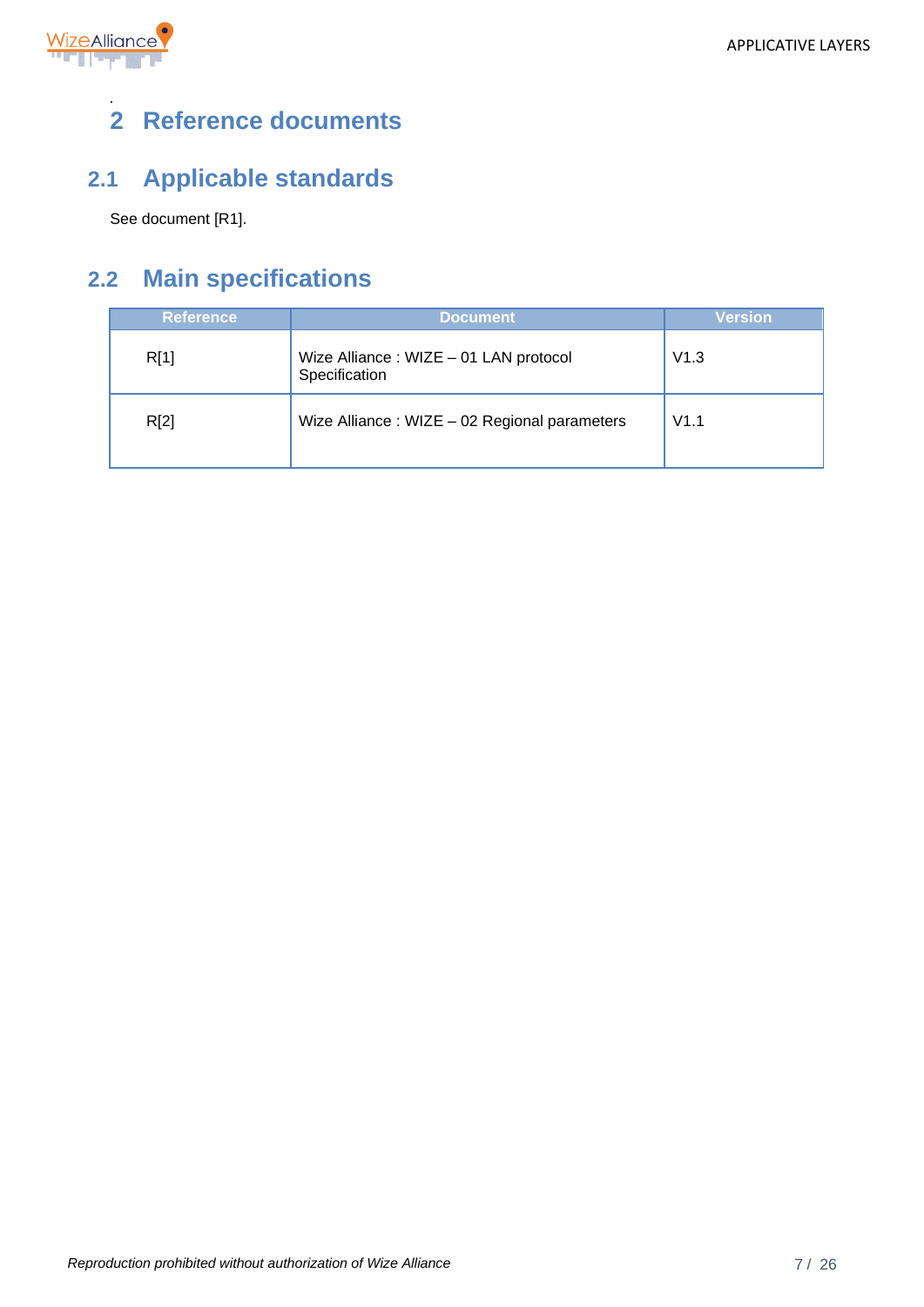

# <span id="page-7-0"></span>**3 Application Layers index**

In addition to physical, data link and presentation layers, the Wize Protocol specifies several application layers to satisfy the requirements of all targeted end application, while using the same infrastructure and transport protocols. These application layers are part of the Wize Specification but specified in separate documents published under the control of the Wize Alliance Technical Committee.

The Wize application layers are split into two categories :

- **Common application layers** (mandatory for any Wize device).
- **Specific application layers** (optional, specific to each target end application. A given Wize device can support one or several specific application layers, or even no specific application layer (test devices for example).

The selection of the application layer for a given message is done through the L6App field, transmitted as part of the L6 presentation layer header

The L6App table lists all the L6App IDs corresponding to all application layers allocated by the Wize Alliance. The updated version shall be found on the Wize Alliance Website, an example can be found in Informative Appendix B of this document.

NOTE: Members are free to create a new Application layer tailored to their specific needs. If one member wishes to share a new Application layer with the Wize community please get in touch with the Wize Alliance in order to submit it, have it provided with a specific L6App ID and added to the L6App management table.

In this case, please send an email to [contact@wize-alliance.com,](mailto:contact@wize-alliance.com) with the subject "New L6App ID request".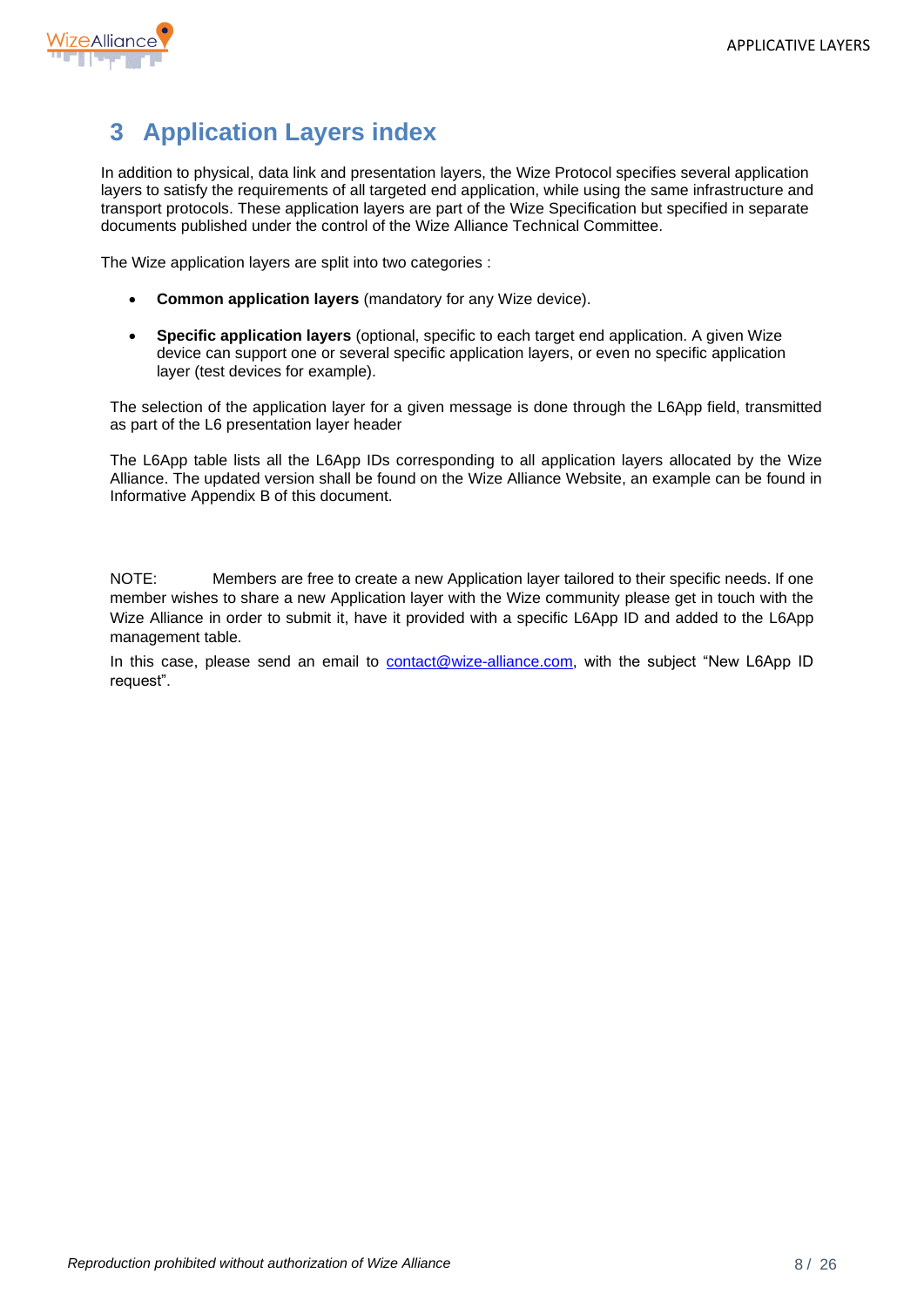

# <span id="page-8-0"></span>**4 Detailed specification of the common application layers**

Link Layer format is defined in Wize – 01 LAN Protocol document, see §2.1 Format of LLC- Exchange frames

## **4.1 Mode for representation of dates and times**

<span id="page-8-1"></span>Date and time representation formats can be freely defined by each application layer. However, to guarantee homogeneity and flexibility, the following format is recommended to transfer the time indications (dates and times) on the LAN interface in the application level frames:

- For an absolute time indication: in the form of an EPOCH encoded over 32 bits and corresponding to the number of seconds since the 1st of January 2013 at 00:00 (easily convertible into EPOCH Unix by adding a constant to the Head-End system).
- For a relative time indication during the day: in the form of the number of seconds since midnight on the current day (0 to 86399), divided by two (0 to 43200) and encoded over 2 bytes, thus with a resolution of 2 seconds.
- For L6TStamp : the 2 least significant bytes of the absolute EPOCH with one second resolution.



*Table 1 : Encoding time stamps*

<span id="page-8-3"></span>If necessary, differences in time between two dates are represented by the number of seconds between the two times.

# **4.2 Device configuration model**

<span id="page-8-2"></span>For a simple and consistent administration and monitoring model, the devices are managed via data table readings and writings. This table contains two types of data:

- Status variables and parameters relating to actual LAN protocol management and common application layers, specified in this document (see [5.1\)](#page-22-1), numbered from \$00 to \$5F
- Status variables and parameters relating to specific application layers, numbered from \$60 to \$FF

*Note: the same reading/writing mechanism for a generic parameter table is used to access the device via the local interface.*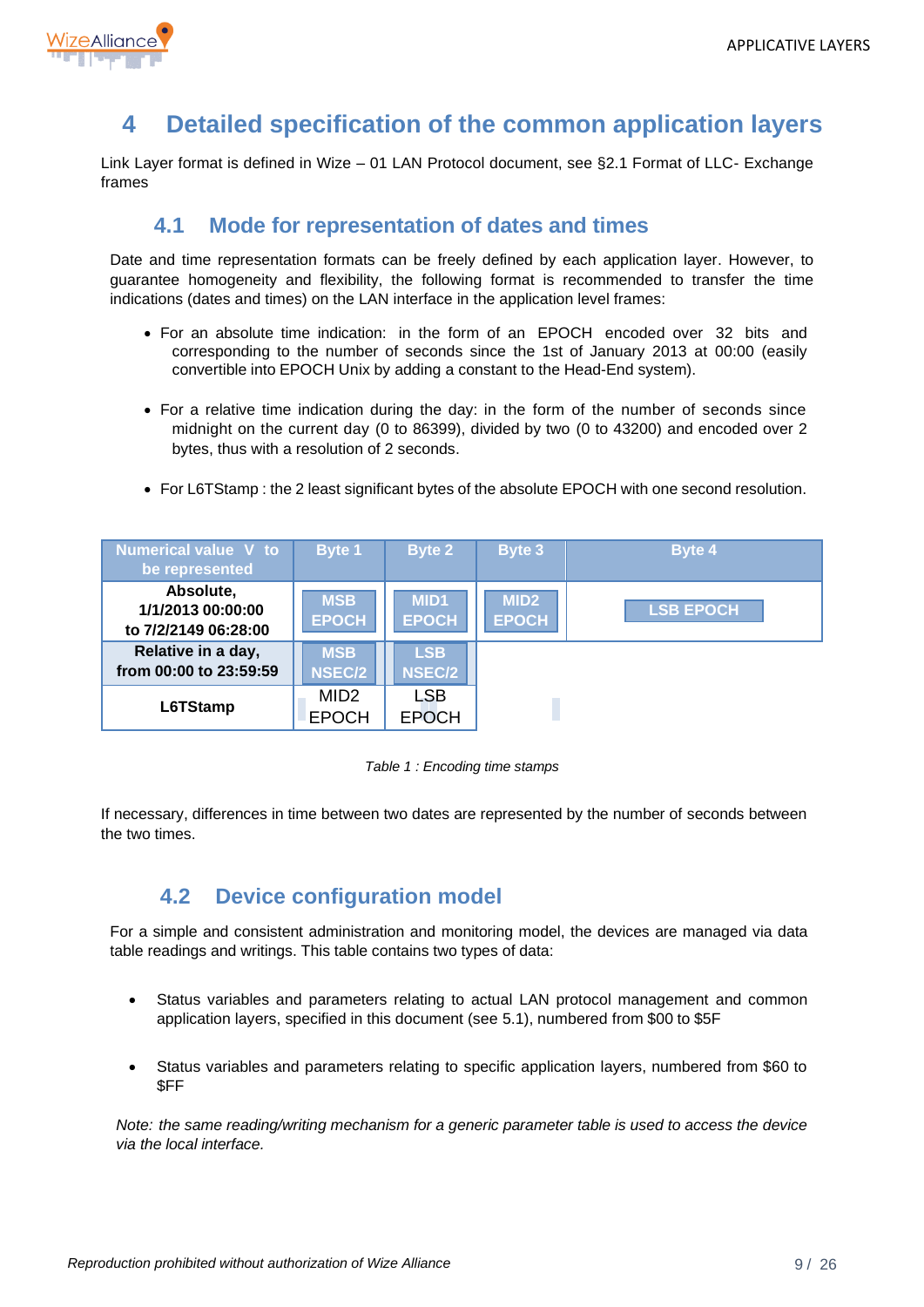



*Figure 1 : Configuration model*

<span id="page-9-0"></span>The devices allow reading and/or modification of the values of each of the LAN and application parameters via COMMAND/RESPONSE messages of the APP-ADMIN application layer (see [4.4\)](#page-11-1), even for variables and parameters defined by other specific application layers if they follows the recommended Wize model.

An error code must be returned by the device in the event of illegal operations :

- Attempt to read or write a non-existing parameter
- Attempt to read a parameter only accessible in writing or to write a parameter only accessible in reading
- Attempt to write a parameter with a value outside the acceptable ranges
- Other error cause specified by the manufacturer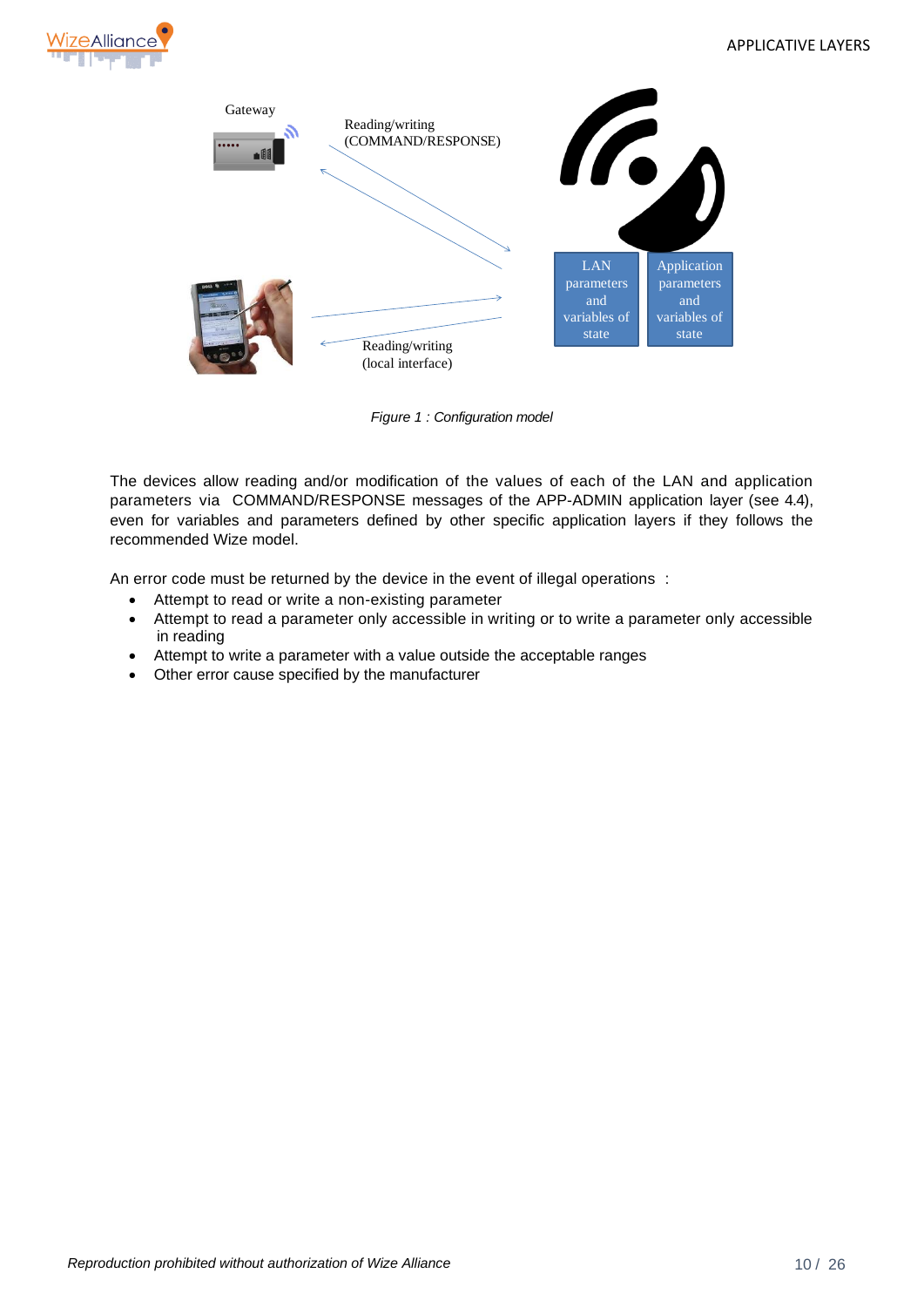

# <span id="page-10-0"></span>**4.3 APP-INSTALL application layer (mandatory)**

### **4.3.1 INSTPING message**

<span id="page-10-1"></span>Only one message can be sent by a device using the APP-INSTALL application layer, named INSTPING. The format of the application Layer payload of this INSTPING message, sent by a device to determine the gateways and LAN modems nearby, is as follows:

| <b>Byte</b> | <b>Description</b> | <b>Comments</b>                                                                                                                                   |
|-------------|--------------------|---------------------------------------------------------------------------------------------------------------------------------------------------|
|             | L7DownChannel      | Frequency channel to be used by the gateway for the<br>response (same coding as RF_UPLINK_CHANNEL<br>parameter, see Regional Parameters document) |
| 2           | L7DownMod          | Modulation to be used by the gateway for the response<br>(same coding as RF UPLINK MOD parameter, see<br>Regional Parameters document)            |
| 3           | L7PingRxDelay      | Value of the current PING_RX_DELAY parameter of the<br>device, see APPENDIX A.                                                                    |
| 4           | L7PingRxLength     | Value of the current PING_RX_LENGTH parameter of<br>the device, see APPENDIX A.                                                                   |

*Table 2 : INSTPING application message format*

<span id="page-10-2"></span>INSTPING and INSTPONG messages are never encrypted (L6Ctrl.L6KeySel=0) and only contain an authentication footprint calculated using the Kmac key, see LAN Protocol document, section 6.1.

*Note 1: in terms of security, INSTPING/INSTPONG exchanges will thus be on the same level as Kmac authentication.*

*Note 2: the L7DownChannel and L7DownMod parameters are positioned by the device at the values defined by the RF\_DOWNLINK\_CHANNEL and RF\_DOWNLINK\_MOD parameters, respectively. These parameters allow a gateway to respond to an INSTPING message even if there is no connection with the Head-End system.*

On reception of an INSTPING message, the gateway respond by an INSTPONG message for each LAN modem that has received the message.

In particular, the INSTPING/INSTPONG mechanism do support passive roaming. More precisely, if several Wize operators provide service in a given area then all of them respond to the INSTPING message sent by a device, as long as the L6NetwId field of the INSTPING message is one of their supported virtual networks. In particular, if the L6NetwId field of the INSTPING message is the L6NetwId of the OneWize easy commissioning virtual network then all networks supporting OneWize service must answer with an INSTPONG.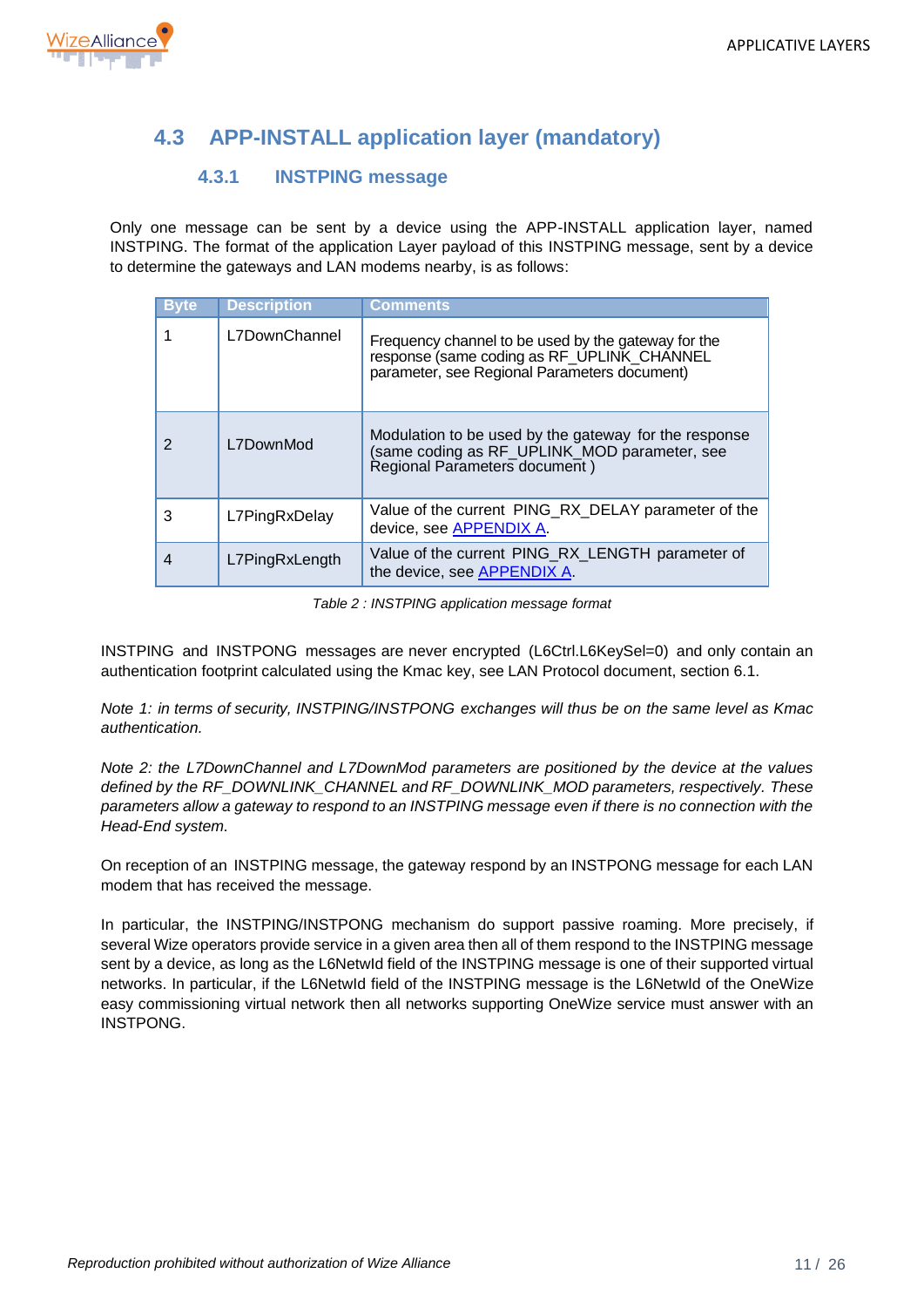

:

### **4.3.2 INSTPONG message**

<span id="page-11-0"></span>The format of the application layer payload of the INSTPONG message, returned by each gateway for each LAN modem that has received an INSTPING message, is as follows:

When L6NetwId of the INSPING message is NOT the L6NetwId of OneWize easy commissioning service

| <b>Byte</b>    | <b>Description</b> | <b>Comments</b>                                                                       |  |
|----------------|--------------------|---------------------------------------------------------------------------------------|--|
| 1              | L7ConcentId        | Gateway numerical identification: same as the ID                                      |  |
| 2              |                    |                                                                                       |  |
| 3              |                    |                                                                                       |  |
| $\overline{4}$ |                    | Used in WAN messages.                                                                 |  |
| 5              |                    | <b>MSBs first</b>                                                                     |  |
| 6              |                    |                                                                                       |  |
|                | L7ModemId          | Numerical identification of the LAN modem that has received the<br>message            |  |
| 8              | <b>L7RSSI</b>      | Reception RSSI by the LAN modem of the INSTPING message<br>transmitted by the device. |  |
|                |                    | Value in steps of 0.5dBm, from $\sigma$ (-147.5dBm) to 255 (-20dBm)                   |  |

When L6NetwIf of the INSTPING message is the L6NetwId of OneWize easy commissioning service :

| <b>Byte</b>    | <b>Description</b> | <b>Comments</b>                                                                                                                                         |
|----------------|--------------------|---------------------------------------------------------------------------------------------------------------------------------------------------------|
|                | L7ConcentId        | Gateway numerical identification: same as the ID                                                                                                        |
| 2              |                    |                                                                                                                                                         |
| 3              |                    |                                                                                                                                                         |
| $\overline{4}$ |                    | Used in WAN messages.                                                                                                                                   |
| 5              |                    | <b>MSBs first</b>                                                                                                                                       |
| 6              |                    |                                                                                                                                                         |
| 7              | L7ModemId          | Numerical identification of the LAN modem that has received the<br>message                                                                              |
| 8              | <b>L7RSSI</b>      | Reception RSSI by the LAN modem of the INSTPING message<br>transmitted by the device.<br>Value in steps of 0.5dBm, from $0$ (-147.5dBm) to 255 (-20dBm) |
| 9              | L6PrimaryNetwld    | Primary L6Netwld of the receiving network/gateway                                                                                                       |

*Table 3 : INSTPONG application message format*

<span id="page-11-3"></span>*Note: as a reminder, INSTPING and INSTPONG messages are never encrypted and only contain an authentication footprint calculated using the Kmac key*

# <span id="page-11-2"></span><span id="page-11-1"></span>**4.4 APP-ADMIN application layer (mandatory)**

#### **4.4.1 COMMAND messages**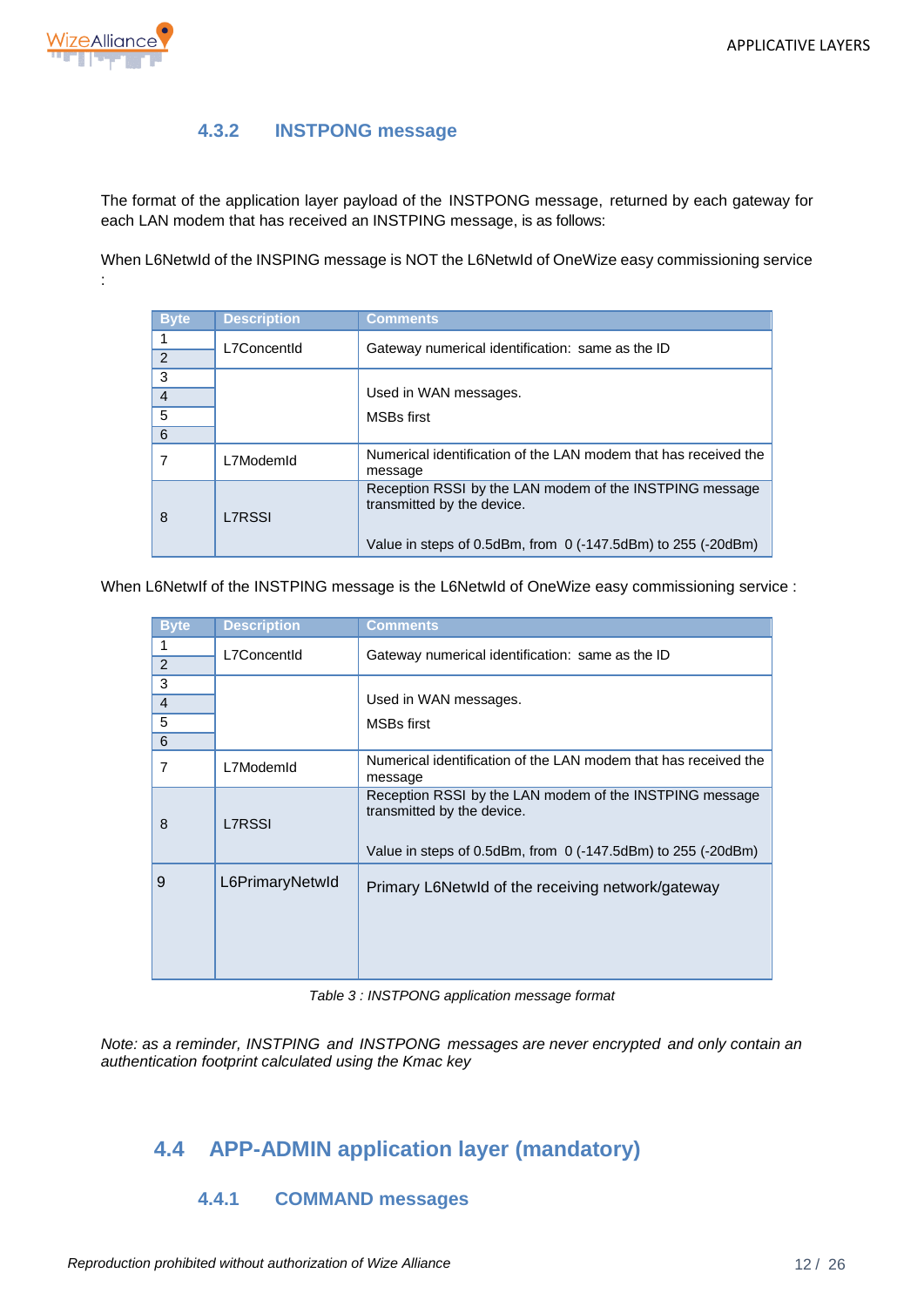

## 4.4.1.1 COMMAND\_READPARAMETERS

The format of the application part of the COMMAND\_READPARAMETERS message allowing the Head-End system to read one or more parameters in a device, is as follows:

| <b>Byte</b> | <b>Description</b> | <b>Comments</b>                            |
|-------------|--------------------|--------------------------------------------|
|             | L7CommandId        | Fixed value \$10 ID COMMAND_READPARAMETERS |
|             | ParamId1           | ID of the first parameter to read          |
|             | ParamId2           | ID of the second parameter to read         |
|             | $\cdots$           | Etc.                                       |

*Table 4 : COMMAND\_READPARAMETERS application message format*

<span id="page-12-0"></span>*The parameter IDs are defined in appendix A.*

On reception of a COMMAND\_READPARAMETERS message, the device must respond by a RESPONSE\_READPARAMETERS message (see [4.4.2.3\)](#page-17-4).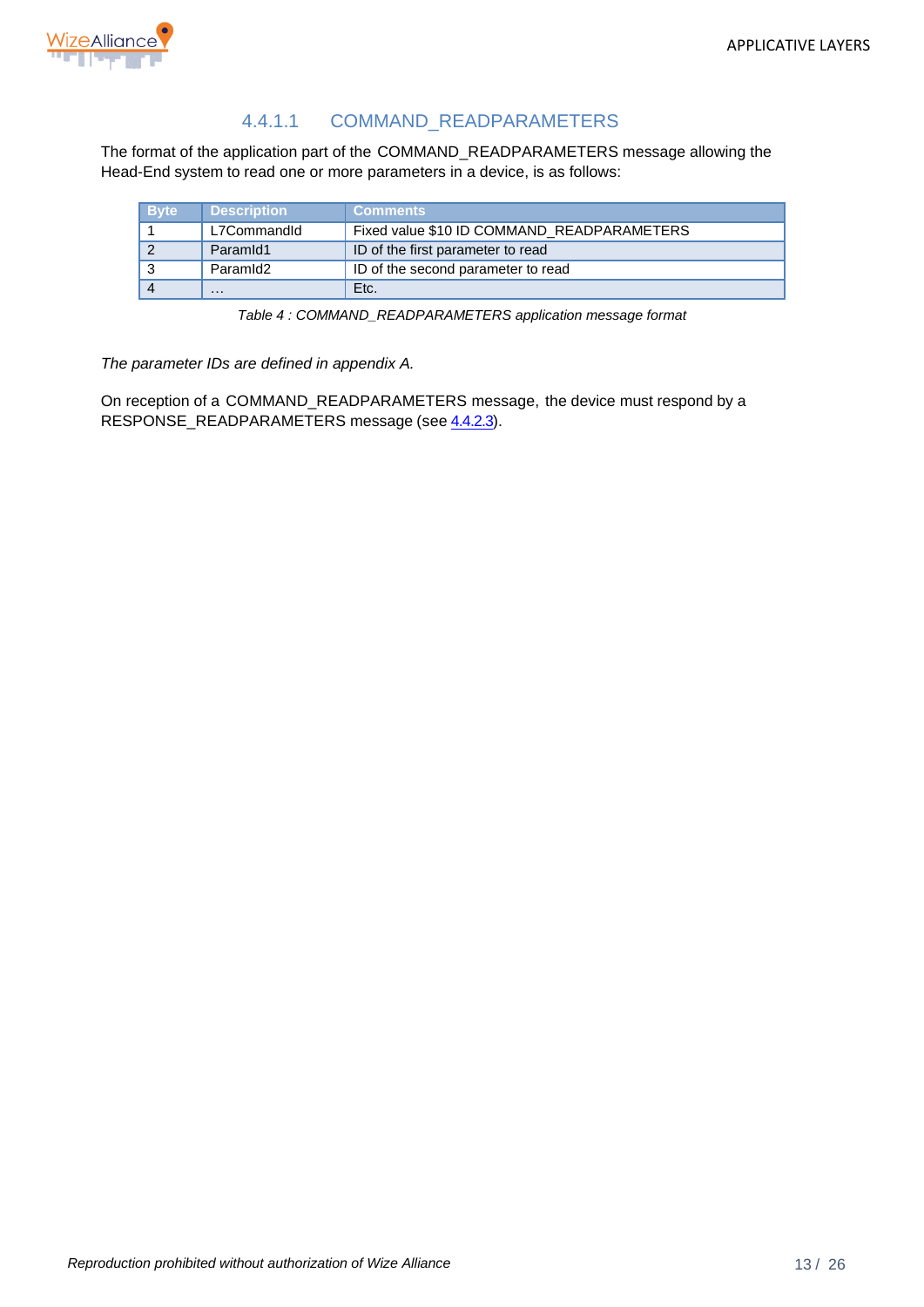

## 4.4.1.2 COMMAND WRITEPARAMETERS

The format of the application part of the COMMAND\_WRITEPARAMETERS message allowing one or more parameters to be written in a device, is as follows:

| <b>Byte</b>    | <b>Description</b> | <b>Comments</b>                                    |
|----------------|--------------------|----------------------------------------------------|
|                | L7CommandId        | Fixed value \$20 ID COMMAND_WRITEPARAMETERS        |
| $\overline{2}$ | ParamId1           | ID of the first parameter to write                 |
| 3              | ParamValue1        | Value of the first parameter (number of bytes T1)  |
| $\cdots$       | $\cdots$           | $\cdots$                                           |
| $3+T1$         | ParamId2           | ID of the second parameter to write                |
| $4+T1$         | ParamValue2        | Value of the second parameter (number of bytes T2) |
| $\cdots$       | .                  | Etc.                                               |

*Table 5 : COMMAND\_WRITEPARAMETERS application message format*

<span id="page-13-0"></span>*The parameter IDs are defined in appendix A.*

Each device can support the reception of application level frames of a given maximum length, according to its internal design, which in turn depends on the maximum size of the application messages to be received. This length is defined by the MANUFACTURER and is accessible by reading the parameter L7RECEIVE\_LENGTH\_MAX.

Should the gateway send the device a message of a size greater than the maximum size supported in reception by the device, the latter must ignore the command. A minimum value of parameter L7RECEIVE\_LENGTH\_MAX is defined in [5.1.](#page-22-1)

The Head-End system can thus either use this minimum value, by definition supported by all the devices, or optimise its requests to the capacities of a given device by reading the value of this parameter.

On reception of a COMMAND\_WRITEPARAMETERS message, the device must first respond by a RESPONSE\_WRITEPARAMETERS message (see [4.4.2.4\)](#page-18-3), before taking into account the new parameters immediately after sending the response. The response must thus be sent using the old parameters (in particular in case of change of radio channel or similar).

## 4.4.1.3 COMMAND\_WRITEKEY

The format of the application part of the COMMAND\_WRITEKEY message allowing modification of the key of a device, is as follows:

| <b>Byte</b> | <b>Description</b> | Comments                                                                                                                                                                               |  |
|-------------|--------------------|----------------------------------------------------------------------------------------------------------------------------------------------------------------------------------------|--|
|             | L7CommandId        | Fixed value \$28 ID COMMAND WRITEKEY                                                                                                                                                   |  |
| 2           | L7Keyld            | ID of the key to be modified. Values authorised $=$<br>01, corresponding to the Kmob key,<br>02 for the Kmac Key<br>The other values are reserved for future upgrades of the protocol. |  |
| 3 to 34     | L7KeyVal           | New value of the key (256 bits, MSB first)                                                                                                                                             |  |
| 35          | L7KIndex           | Index of new key<br>For Kmob key, this field contains L7Kmoblndex in case of Kmob,<br>For Kmac key, this field :<br>Must be set to 0 if the device must keep its L6NETWID              |  |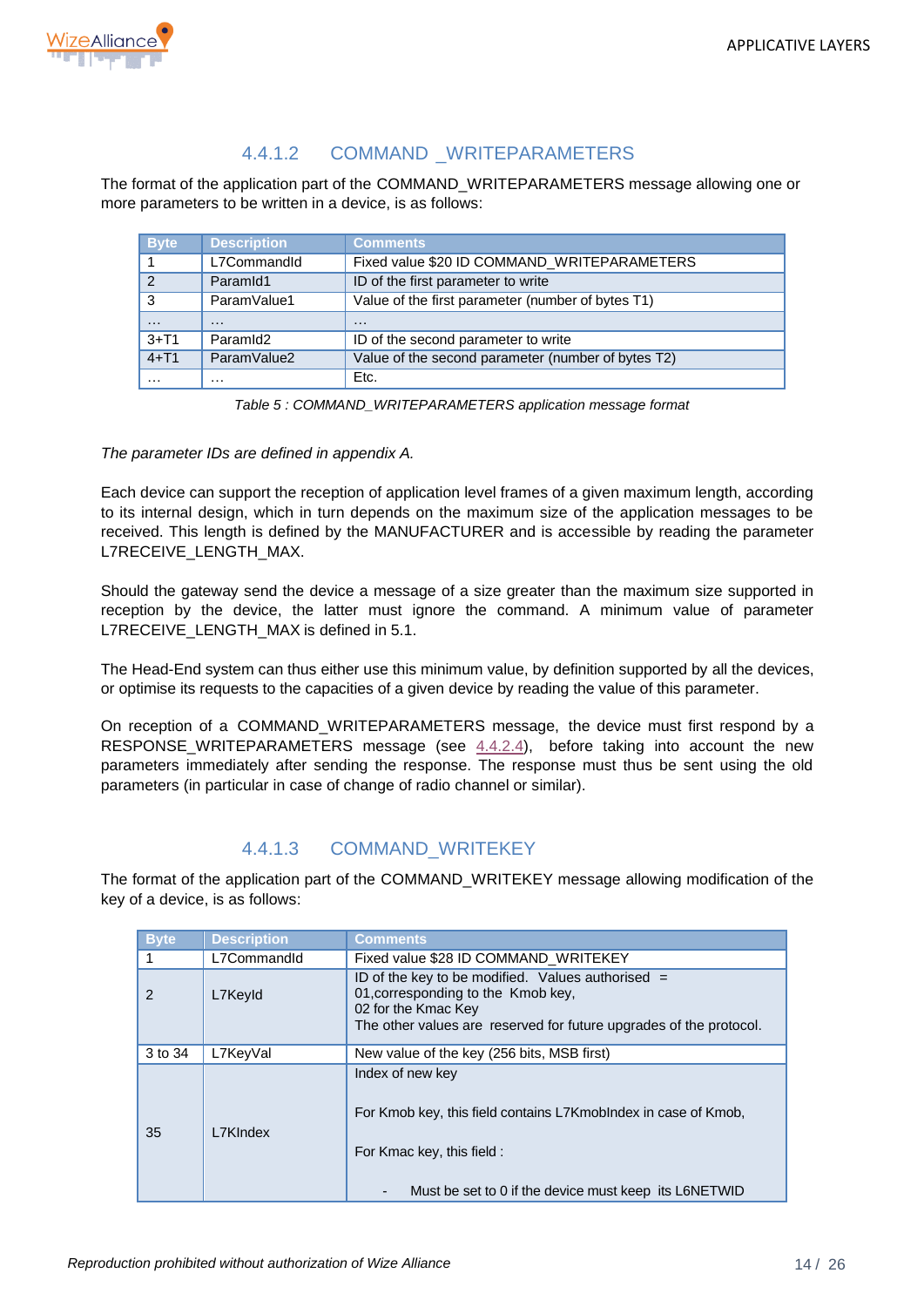

| unchanged<br>Must be set to the new L6NETWID value of the device if the<br>$\sim$<br>device must change simultaneously its L6NETWID. |
|--------------------------------------------------------------------------------------------------------------------------------------|
| Value from 0 to 255                                                                                                                  |

*Table 6 : COMMAND\_WRITEKEY application message format*

<span id="page-14-0"></span>This message is always sent using the Kchg encryption and authentication key, where the L6Ctrl.L6KeySel key equals 15. The device must refuse the command and return an error code if this is not the case.

*Note: the L7KeyVal field is defined over 128 bits in the current version of the LAN protocol specification. If a longer key needs to be supported, this will occur through a change in LAN specification, identified by the L6Ctrl.L6Vers protocol version number.*

On reception of a COMMAND\_WRITEKEY message, the device must respond by a RESPONSE\_WRITEKEY message (see **Erreur ! Source du renvoi introuvable.**), using the Kchg encryption and authentication key.

Nota : The COMMAND\_WRITEKEY message is then used to move a device from a virtual network to another virtual network. This can be used either to effectively change from one Wize operator to another one, or to reconfigure the device from OneWize virtual network to an actual Wize network identifier :

Example of moving from network 1 to network 2 :

|                                                                                                                                     | Head-end<br>Operator 1 |                                                                 | Head-end<br>Operator 2                                     |
|-------------------------------------------------------------------------------------------------------------------------------------|------------------------|-----------------------------------------------------------------|------------------------------------------------------------|
| APP_DATA(), Netwld=1, Kmac=k1<br>APP DATA(), Netwid=1, Kmac=k1<br>APP_ADMIN/COMMAND_WRITEKEY(L7KIndex=2,Kmac=k2), NetwId=1, Kmac=k1 |                        | Manual transfer of<br>Kenc/Kchg from head-<br>end1 to head-end2 | Manual transfer of<br>Kmac2 from head-end2<br>to head-end1 |
| APP ADMIN/RESPONSE WRITEKEY(), NetwId=1, Kmac=k1<br>APP DATA(), Netwld=2, Kmac=k2                                                   |                        |                                                                 |                                                            |

Example of moving from OneWize to actual network identifier :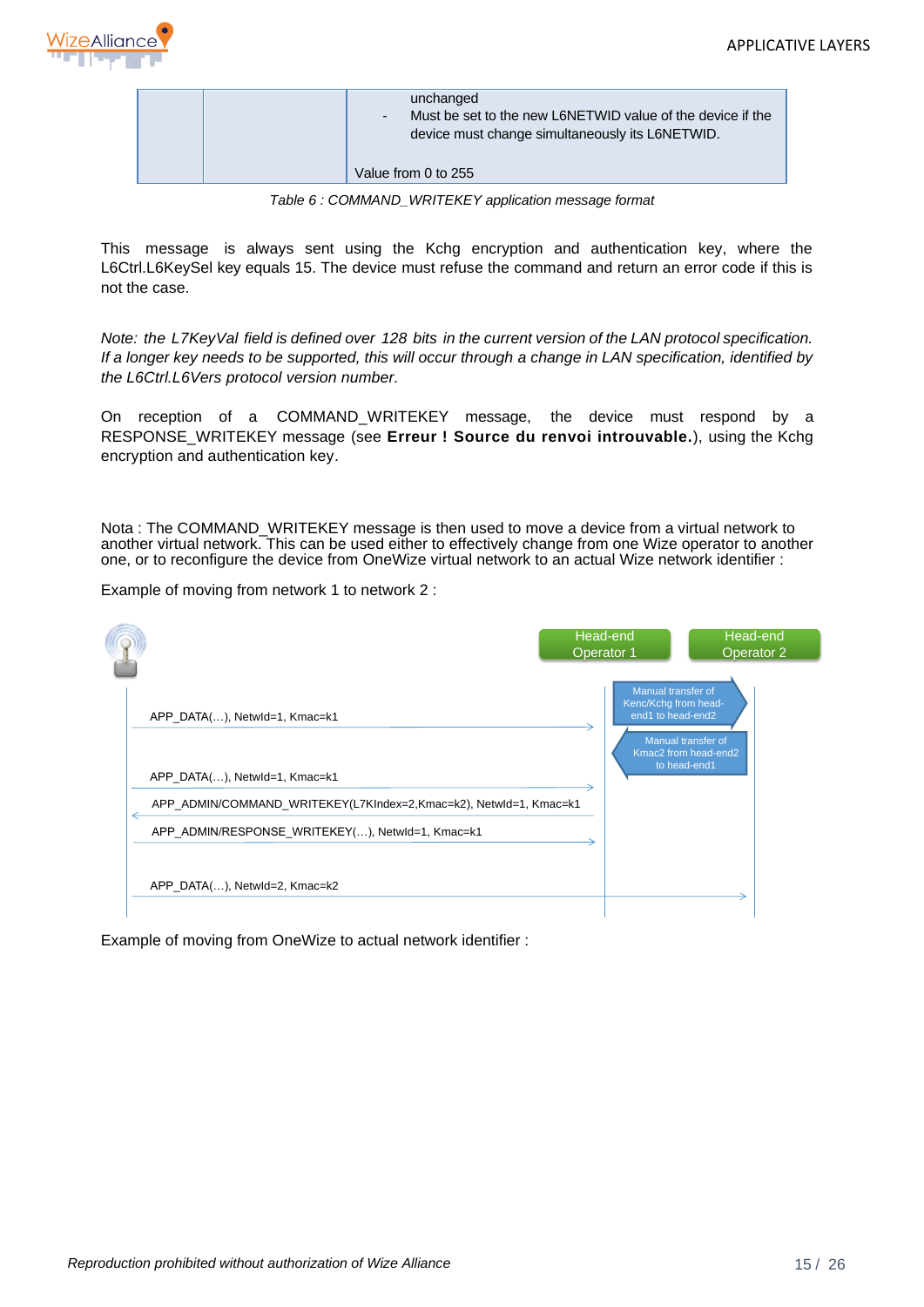

| Manual transfer of Kenc/Kchg from manufacturer to head-end                   | Head-end |
|------------------------------------------------------------------------------|----------|
|                                                                              |          |
| APP_DATA(), NetwId=OneWize, OneWize kmac                                     |          |
| APP_ADMIN/COMMAND_WRITEKEY(L7KIndex=1,Kmac=k1), NetwId=OneWize, OneWize Kmac |          |
| APP_ADMIN/RESPONSE_WRITEKEY(), NetwId=OneWize, Kmac=NULL                     |          |
| APP DATA(), Netwld=1, Kmac=k1                                                |          |
|                                                                              |          |
|                                                                              |          |

## 4.4.1.4 COMMAND\_ANNDOWNLOAD

The format of the application part of the COMMAND\_ANNDOWNLOAD message allowing notification of a software download sequence, is as follows:

| <b>Byte</b> | <b>Description</b> | <b>Comments</b>                                                                                                                        |
|-------------|--------------------|----------------------------------------------------------------------------------------------------------------------------------------|
| 1           | L7CommandId        | Fixed value \$30 ID COMMAND_ANNDOWNLOAD                                                                                                |
| 2           |                    | Identification number of the software download sequence (the same ID<br>is then used in the L2Dwnld field on effective download of the |
| 3           | L7DwnldId          | software, see Erreur ! Source du renvoi introuvable.)                                                                                  |
| 4           |                    | <b>MSBs first</b>                                                                                                                      |
| 5           |                    | Encryption key used for software download                                                                                              |
| .<br>20     | L7Klog             |                                                                                                                                        |
|             |                    | 128 bits, MSBs first                                                                                                                   |
| 21          | L7SwVersionIni     | Initial software version of the device                                                                                                 |
| 22          |                    | <b>MSBs</b> first                                                                                                                      |
| 23          |                    | Final software version of the device                                                                                                   |
| 24          | L7SwVersionTarget  | <b>MSBs</b> first                                                                                                                      |
| 25          |                    | Indication of the device MANUFACTURER as per EN13757-4 (LSBs                                                                           |
| 26          | <b>L7MField</b>    | first)                                                                                                                                 |
| 27          |                    | Identification of the hardware version of the device                                                                                   |
| 28          | L7DcHwld           | <b>MSB</b> first                                                                                                                       |
| 29          | L7BlocksCount      | Number of software download blocks                                                                                                     |
| 30          |                    |                                                                                                                                        |
| 31          | L7Channelld        | Identification of the software download channel (same coding as<br>RF_UPLINK_CHANNEL parameter, see Regional Parameters<br>document)   |
|             |                    | Identification of the modulation used for software download                                                                            |
| 32          | L7ModulationId     | (same coding as RF_UPLINK_MOD parameter, see Regional<br>Parameters document)                                                          |
| 33          |                    | First broadcasting date, encoded over 4 bytes as EPOCH. The device                                                                     |
| 34          |                    | must check:<br>Current_epoch-(10x24x3600) <= L7DaysProg and                                                                            |
| 35          | L7DaysProg         | $L7$ DaysProg <= Current_epoch+ $(60x24x3600)$ .<br>If not error is returned                                                           |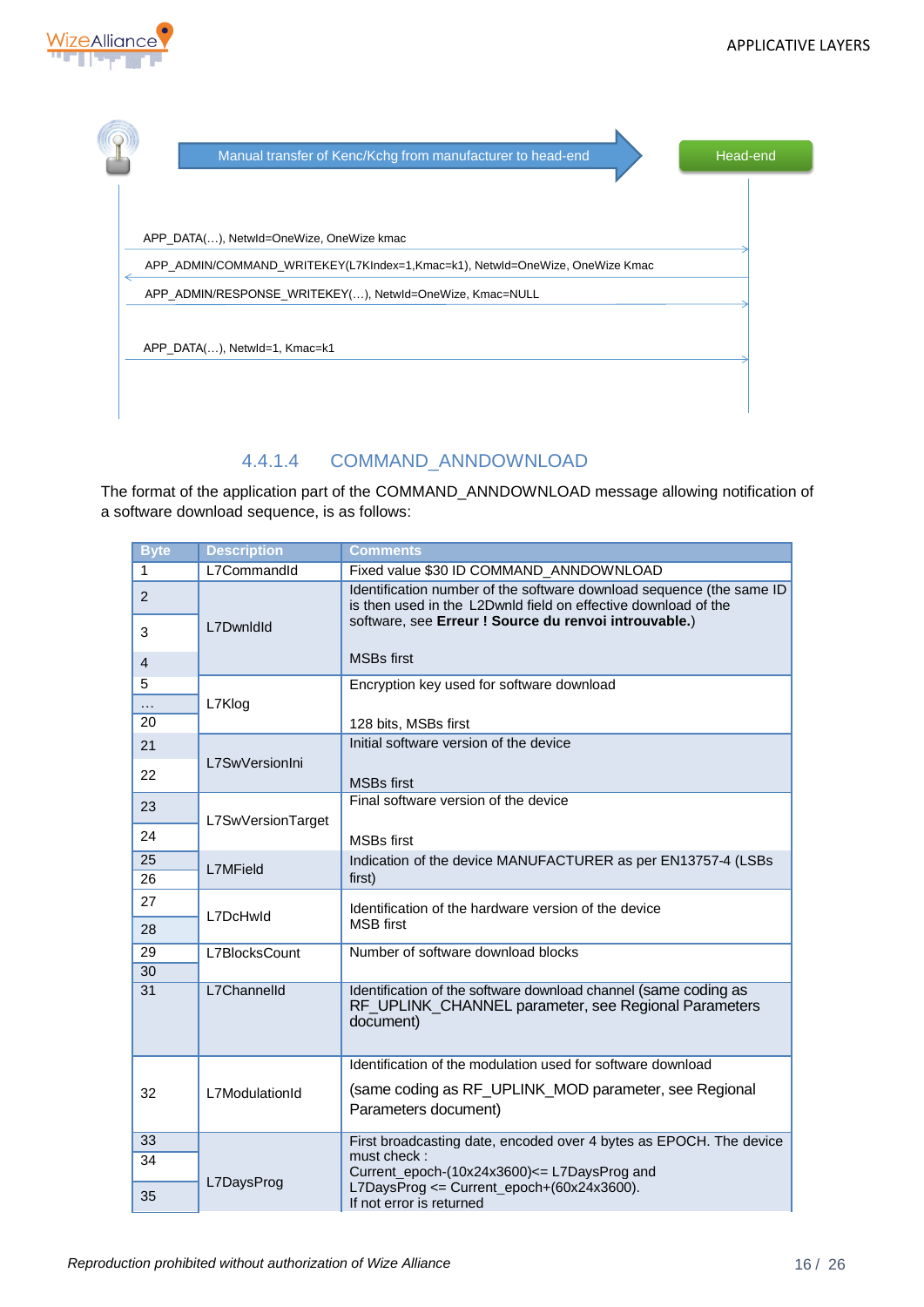

| 36 |              |                                                                                                                                                                                                                                                                                                                                                                                                               |
|----|--------------|---------------------------------------------------------------------------------------------------------------------------------------------------------------------------------------------------------------------------------------------------------------------------------------------------------------------------------------------------------------------------------------------------------------|
| 37 | L7DaysRepeat | Number of broadcasting days (From 1 to 15).                                                                                                                                                                                                                                                                                                                                                                   |
| 38 | L7DeltaSec   | Time between the transmission of the two data blocks from beginning<br>to beginning in tele distribution, in seconds<br>According to the value of parameter L7ModulationId:<br>The parameter of L7DeltaSec can take on a value of 10 to 255<br>to 2400 bauds, and of 5 to 255 to 4800 bauds<br>The recommended value of L7DeltaSec is of 10 (10 seconds)<br>to 2400 bauds, and of 5 (5 seconds) to 4800 bauds |
| 39 | HashSW       | Integrity check of the complete software. This field is defined by the                                                                                                                                                                                                                                                                                                                                        |
| 40 |              | MANUFACTURER, transmitted in the software download notification<br>by the Head-End system, and checked by the software developed by                                                                                                                                                                                                                                                                           |
| 41 |              | the MANUFACTURER once all the blocks for a software download                                                                                                                                                                                                                                                                                                                                                  |
| 42 |              | have been received                                                                                                                                                                                                                                                                                                                                                                                            |

*Table 7 : COMMAND\_ANNDOWNLOAD application message format*

<span id="page-16-1"></span>This message is always transmitted using the Kch encryption and authentication key, where the L6Ctrl.L6KeySel field equals 15. The device must refuse the command and return an error code if this is not the case.

*Note: the L7Klog field is defined over 128 bits in the current version of the LAN protocol specification. If a longer key needs to be supported, this will be achieved by a change in LAN specification, identified by the L6Ctrl.L6Vers protocol version number*

On reception of a COMMAND\_ANNDOWNLOAD message, the device must respond by a RESPONSE\_ANNDOWNLOAD message (see [4.4.2.6\)](#page-19-3), using the Kchg encryption and authentication key.

### 4.4.1.5 COMMAND\_EXECINSTPING

The format of the application part of the COMMAND\_EXECINSTPING message requesting carrying out of an INSTPING connectivity verification sequence by the device, is as follows:

| <b>Byte</b> | <b>⊩ Description</b> | <b>⊑Comments</b> ∈                       |
|-------------|----------------------|------------------------------------------|
|             | L7CommandId          | Fixed value \$40 ID COMMAND EXECINSTPING |

*Table 8 : COMMAND\_EXECINSTPING application message format*

<span id="page-16-2"></span>On reception of a COMMAND\_EXECINSTPING message, the device must carry out an INSTPING sequence (see **Erreur! Source du renvoi introuvable.**) and then respond by a RESPONSE\_EXECINSTPING message.

#### **4.4.2 RESPONSE messages**

### 4.4.2.1 RESPONSE\_CMDERROR

<span id="page-16-0"></span>Should the device receive an unsupported command, the format of the application part of the returned message is as follows:

| <b>Byte</b> | <b>Field name</b> | <b>Description</b>                                                         |
|-------------|-------------------|----------------------------------------------------------------------------|
|             | L7Responseld      | Value of the L7CommandId field of the unsupported command                  |
|             | L7ErrorCode       | Fixed value 255 (0xFF) identifying the "unsupported command" error<br>type |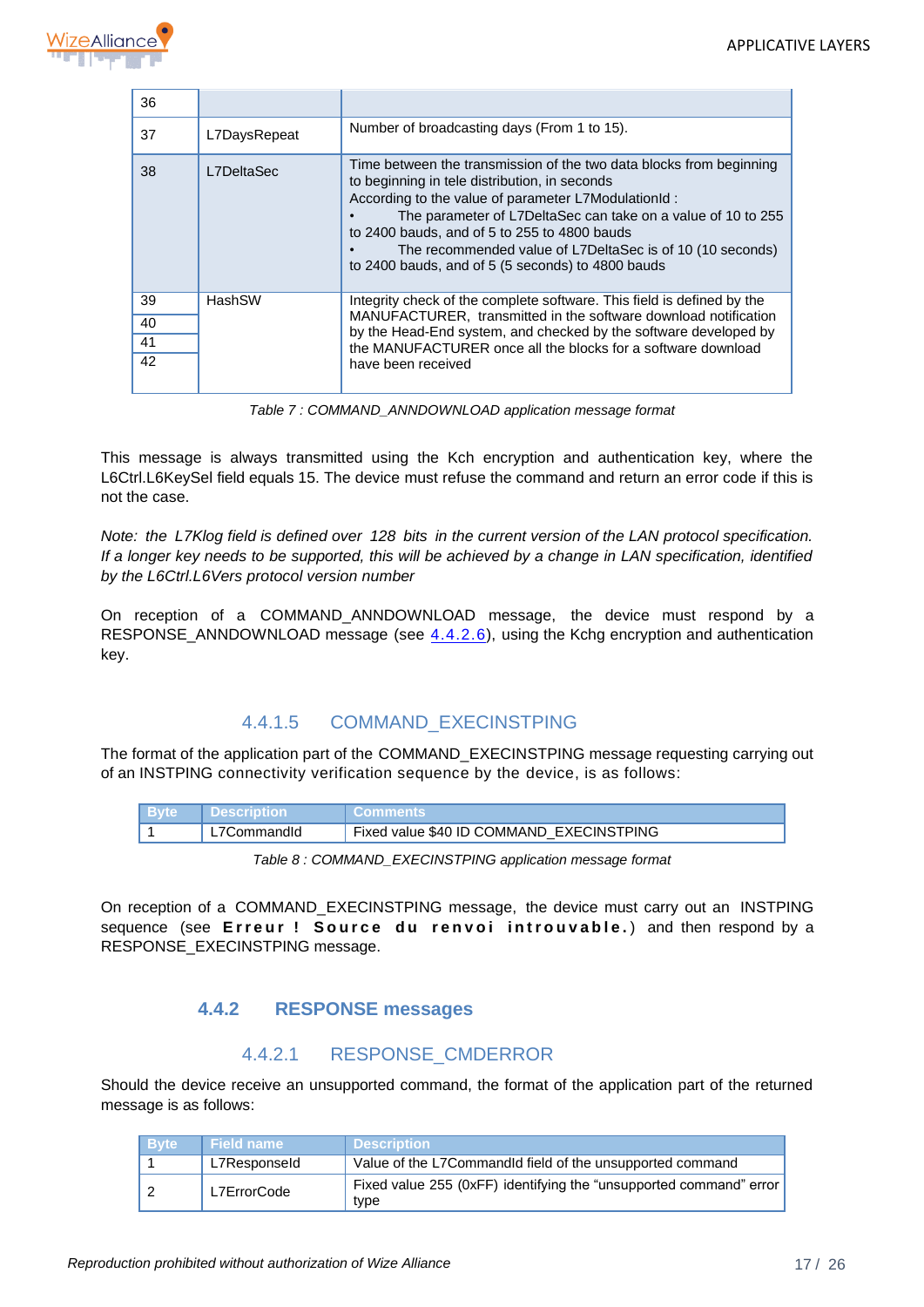

#### *Table 9 : RESPONSE\_CMDERROR application message format*

#### 4.4.2.2 Response in the case of a supported command

<span id="page-17-0"></span>In the case of a supported command being received by the device either a response message or an error message is transmitted back to the gateway.

The general format of a response message is as follows:

| <b>Byte</b> | <b>Field name</b>                 | <b>Description</b>                                         |
|-------------|-----------------------------------|------------------------------------------------------------|
|             | L7Responseld                      | Value of the L7CommandId field of the command              |
|             | L7ErrorCode                       | 00 if correct execution, see details in following sections |
| $3 \dots n$ | Fields of the response<br>message | The response message data, see following sections          |

*Table 10: Response format in the case of a supported command*

<span id="page-17-1"></span>The general format of an error message is as follows:

| <b>Byte</b> | <b>Field name</b> | <b>Description</b>                                |
|-------------|-------------------|---------------------------------------------------|
|             | L7Responseld      | Value of the L7CommandId field of the command     |
|             | L7ErrorCode       | Error code, see details in the following sections |
|             | L7ErrorParam      | See details in the following sections             |

*Table 11: Response format in the case of an error*

### 4.4.2.3 RESPONSE\_READPARAMETERS

<span id="page-17-4"></span><span id="page-17-2"></span>The format of the application part of the RESPONSE\_READPARAMETERS message returned in response to a COMMAND\_READPARAMETERS message, is as follows:

| <b>Byte</b>    | <b>Description</b>   | Comments                                                                                                                             |
|----------------|----------------------|--------------------------------------------------------------------------------------------------------------------------------------|
|                | L7Responseld         | Fixed value \$10 ID RESPONSE READPARAMETERS                                                                                          |
| 2              | L7ErrorCode          | 00 if correct execution, see below                                                                                                   |
| 3              | L7SwVersion          | Current software version of the device                                                                                               |
| 4              |                      | (MSBs first)                                                                                                                         |
| 5              | L7Rssi               | Reception RSSI by the device of the corresponding COMMAND<br>message<br>Value in steps of 0.5dBm, from 0 (-147.5dBm) to 255 (-20dBm) |
| 6              | Paramid1             | ID of the first parameter read                                                                                                       |
| $\overline{7}$ | ParamValue1          | Value of the first parameter (number of bytes T1, as per 5.1)                                                                        |
| .              | $\cdots$             | $\cdots$                                                                                                                             |
| $7 + T1$       | Paramid <sub>2</sub> | ID of the second parameter read                                                                                                      |
| $8 + T1$       | ParamValue2          | Value of the second parameter (number of bytes T2, as per 5.1)                                                                       |
|                | .                    | Etc.                                                                                                                                 |

*Table 12 : RESPONSE\_READPARAMETERS application message format*

<span id="page-17-3"></span>The parameter IDs are defined in appendix A.

In event of error in carrying out of the COMMAND\_READPARAMETERS command by the device, the L7ErrorCode byte and the L7ErrorParam byte of the message are positioned at one of the following values according to the first error detected by the device: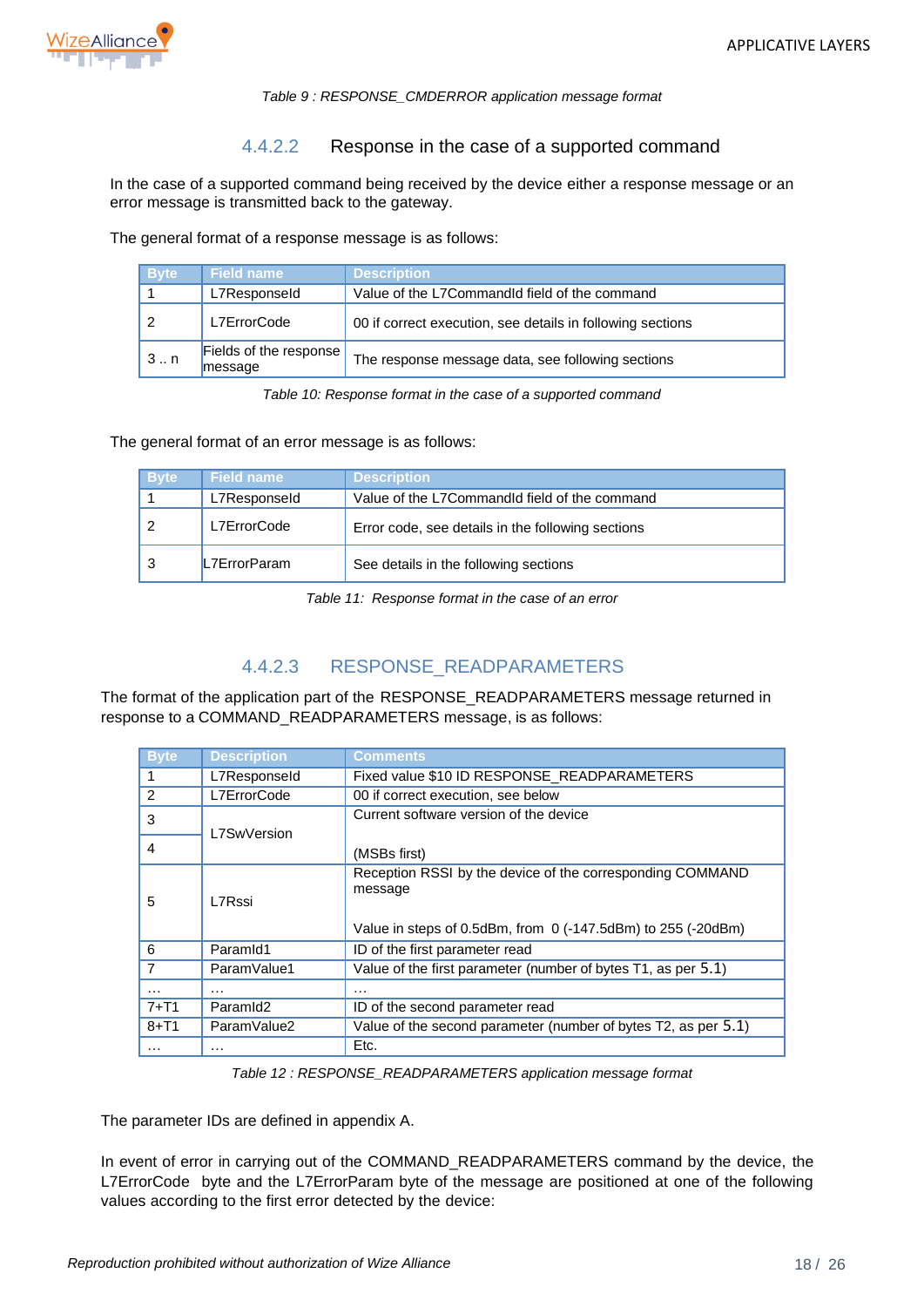

| L7ErrorCode Cause |                                          | <b>L7ErrorParam</b>                         |
|-------------------|------------------------------------------|---------------------------------------------|
|                   | Number of the unsupported parameter      | <b>Faulty Paramid value</b>                 |
|                   | Attempt to read a "write only" parameter | <b>Faulty Paramid value</b>                 |
|                   | Response too long to be transmitted      | Length of the response to be<br>transmitted |
| 4 to 255          | Reserved errors                          | Reserved                                    |

*Table 13: Encoding the error causes of the READPARAMETERS command*

<span id="page-18-0"></span>Regarding L7ErrorCode 3 in this case, each device can support the transmission of application level frames of a given maximum length, according to its internal design, which in turn depends on the application messages to be transmitted. This length is defined by the MANUFACTURER and is accessible by reading the parameter L7TRANSMIT\_LENGTH\_MAX (see [5.1\)](#page-22-1).

In event of a read request generating a response from the device to the gateway that is larger in size than the maximum size supported, the device must return the error code "Response too long to be transmitted" in its response.

## 4.4.2.4 RESPONSE\_WRITEPARAMETERS

<span id="page-18-3"></span>The format of the application part of the RESPONSE\_WRITEPARAMETERS message returned in response to a COMMAND\_WRITEPARAMETERS message, is as follows:

| <b>Byte</b>   | <b>Description</b> | <b>Comments</b>                                                                                                                           |
|---------------|--------------------|-------------------------------------------------------------------------------------------------------------------------------------------|
|               | L7Responseld       | Fixed value \$20 ID RESPONSE WRITEPARAMETERS                                                                                              |
| $\mathcal{P}$ | L7ErrorCode        | 00 if correct execution, see below                                                                                                        |
| 3             |                    | Current software version of the device                                                                                                    |
|               | L7SwVersion        | (MSBs first)                                                                                                                              |
| 5             | L7Rssi             | Reception RSSI by the device of the corresponding COMMAND<br>message<br>Value in steps of $0.5$ dBm, from $0$ (-147.5dBm) to 255 (-20dBm) |

*Table 14:RESPONSE\_WRITEPARAMETERS application message format*

#### <span id="page-18-1"></span>*The parameter IDs are defined in appendix A.*

In event of error in carrying out of the COMMAND\_WRITEPARAMETERS command by the device, the L7ErrorCode byte and the L7ErrorParam byte of the message are positioned at one of the following values according to the first error detected by the device:

| l L7ErrorCode | <b>Cause</b>                                      | <b>L7ErrorParam</b>         |
|---------------|---------------------------------------------------|-----------------------------|
|               | Number of the unsupported parameter               | <b>Faulty Paramid value</b> |
|               | Attempt to write a "read only" parameter          | <b>Faulty Paramid value</b> |
|               | Attempt to assign an illegal value to a parameter | <b>Faulty Paramid value</b> |
| 4 to 255      | Reserved errors                                   | Reserved                    |

*Table 15 : Encoding the error causes of the WRITEPARAMETERS command*

## 4.4.2.5 RESPONSE\_WRITEKEY

<span id="page-18-2"></span>The format of the application part of the RESPONSE\_WRITEKEY message returned in response to a COMMAND\_WRITEKEY message, is as follows:

| <b>Byte</b> | ∣ Description | <b>Comments</b>                       |
|-------------|---------------|---------------------------------------|
|             | L7Responseld  | Fixed value \$28 ID RESPONSE WRITEKEY |
|             | L7ErrorCode   | 00 if correct execution, see below    |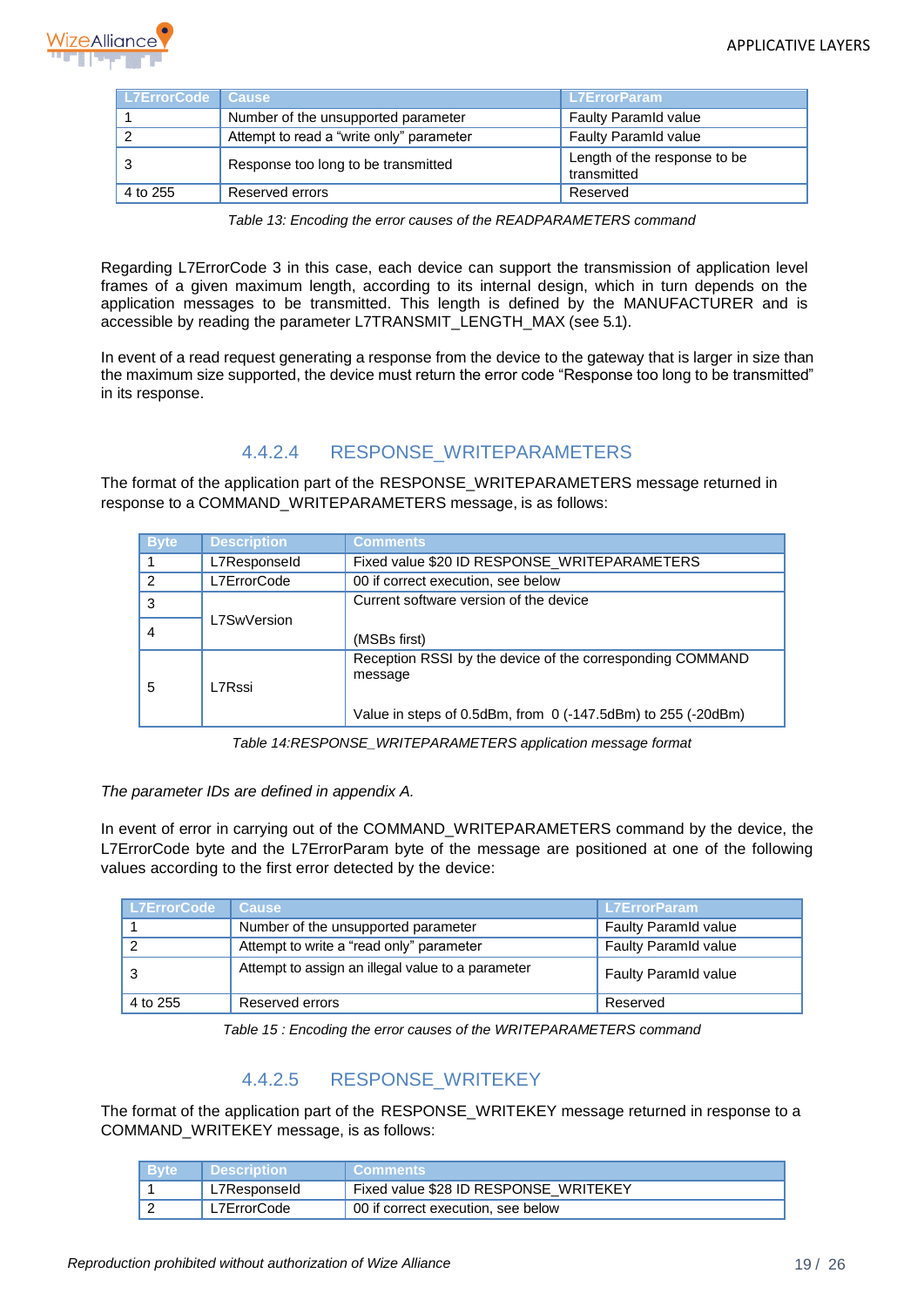

|   |             | Current software version of the device                                                                                               |
|---|-------------|--------------------------------------------------------------------------------------------------------------------------------------|
|   | L7SwVersion | (MSBs first)                                                                                                                         |
| 5 | L7Rssi      | Reception RSSI by the device of the corresponding COMMAND<br>message<br>Value in steps of 0.5dBm, from 0 (-147.5dBm) to 255 (-20dBm) |

*Table 16 : RESPONSE\_WRITEKEY application message format*

<span id="page-19-0"></span>In event of error in carrying out of the COMMAND\_WRITEKEY command by the device, the L7ErrorCode byte and the L7ErrorParam byte of the message are positioned at one of the following values according to the first error detected by the device:

| L7ErrorCode | <b>Cause</b>                 | <b>L7ErrorParam</b>                              |
|-------------|------------------------------|--------------------------------------------------|
|             | Incorrect frame length       | Real length of frame                             |
| 2           | Illegal value of a parameter | Number of faulty field (0<br>for the first, etc) |
| 3           | Kchg encryption key not used | L7Ctrl.L7KeySel value of<br>message received     |
| 4 to 255    | Reserved errors              | Reserved                                         |

*Table 17 : Encoding the error causes of the COMMAND\_WRITEKEY command*

## 4.4.2.6 RESPONSE\_ANNDOWNLOAD

<span id="page-19-3"></span><span id="page-19-1"></span>The format of the application part of the RESPONSE\_ANNDOWNLOAD message returned in response to a COMMAND\_ANNDOWNLOAD message, is as follows:

| <b>Byte</b>   | <b>Description</b> | <b>Comments</b>                                                         |  |  |  |  |  |  |
|---------------|--------------------|-------------------------------------------------------------------------|--|--|--|--|--|--|
|               | L7Responseld       | Fixed value \$30 ID RESPONSE ANNDOWNLOAD                                |  |  |  |  |  |  |
| $\mathcal{P}$ | L7ErrorCode        | 00 if correct execution, see below                                      |  |  |  |  |  |  |
| 3             |                    | Current software version of the device                                  |  |  |  |  |  |  |
|               | L7SwVersion        |                                                                         |  |  |  |  |  |  |
|               |                    | (MSBs first)                                                            |  |  |  |  |  |  |
| 4             |                    |                                                                         |  |  |  |  |  |  |
| 5             | ∣7Rssi             | Reception RSSI by the device of the corresponding COMMAND<br>message    |  |  |  |  |  |  |
|               |                    | Value in steps of $0.5$ dBm, from 0 $(-147.5$ dBm) to $255$ $(-20$ dBm) |  |  |  |  |  |  |

*Table 18 : RESPONSE\_ANNDOWNLOAD application message format*

<span id="page-19-2"></span>In event of error in carrying out of the COMMAND\_ANNDOWNLOAD command by the device, L7ErrorCode byte and the L7ErrorParam byte of the message are positioned at one of the following values according to the first error detected by the device:

| <b>L7ErrorCode Cause</b> |                                          | <b>L7ErrorParam</b>                              |
|--------------------------|------------------------------------------|--------------------------------------------------|
|                          | Illegal value of a parameter             | Number of faulty field (0<br>for the first, etc) |
| 2                        | Incorrect frame length                   | Real length of frame                             |
| 3                        | Incorrect initial software version       | LSB of the current software<br>version           |
|                          | Incorrect hardware version of the device | LSB of the current hardware<br>version           |
| 5                        | Kchg encryption key not used             | L7Ctrl.L7KeySel value of the<br>message received |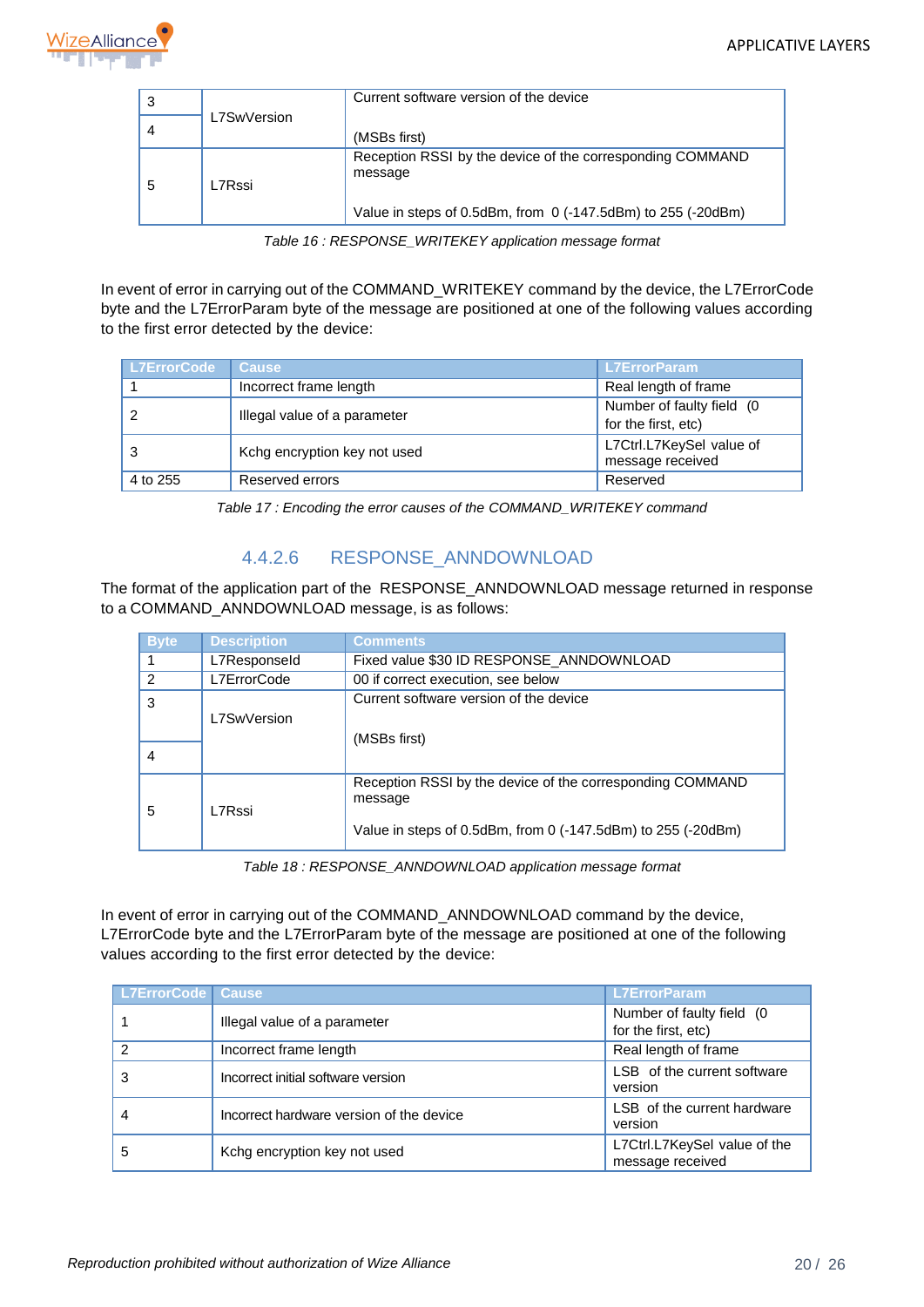

| 6         | Incorrect broadcasting start day                                        | Current day minus day of first<br>broadcast (signed integer in<br>complement on two, bounded<br>at -128/+127) |
|-----------|-------------------------------------------------------------------------|---------------------------------------------------------------------------------------------------------------|
|           | Operation refused as an update is in progress on the local<br>interface | LSB of the software version<br>currently being received via<br>the local interface                            |
| 8         | Target software version                                                 | LSB of current software                                                                                       |
| 9         | Target version already downloaded, waiting for update                   | LSB of current software                                                                                       |
| 10        | Diffusion time out of broadcasting window                               | Local time proposed from 0 to<br>23                                                                           |
| 11 to 255 | Reserved errors                                                         | Reserved                                                                                                      |

*Table 19 : Encoding the error causes of the ANNDOWNLOAD command*

## 4.4.2.7 RESPONSE\_EXECINSTPING

<span id="page-20-0"></span>The format of the application part of the RESPONSE\_EXECINSTPING message returned in response to a COMMAND\_EXECINSTPING message, is as follows:

| <b>Byte</b>                                 | <b>Description</b><br>Comments |                                                                                                                                                                                                                                                               |  |  |  |  |  |
|---------------------------------------------|--------------------------------|---------------------------------------------------------------------------------------------------------------------------------------------------------------------------------------------------------------------------------------------------------------|--|--|--|--|--|
| $\mathbf{1}$                                | L7Responseld                   | Fixed value \$40 ID RESPONSE EXECINSTPING                                                                                                                                                                                                                     |  |  |  |  |  |
| $\overline{2}$                              | L7ErrorCode                    | 00 if correct execution, see below                                                                                                                                                                                                                            |  |  |  |  |  |
| 3                                           |                                | Current software version of the device                                                                                                                                                                                                                        |  |  |  |  |  |
| 4                                           | L7SwVersion                    | (MSBs first)                                                                                                                                                                                                                                                  |  |  |  |  |  |
| 5                                           | L7Rssi                         | Reception RSSI by the device of the corresponding COMMAND<br>message<br>Value in steps of $0.5$ dBm, from $0$ (-147.5dBm) to 255 (-20dBm),<br>rounded to the nearest value or to the lower value in event of<br>equality.                                     |  |  |  |  |  |
| L7NbPong<br>6<br>the last connectivity test |                                | Number of different INSTPONG messages received in response to                                                                                                                                                                                                 |  |  |  |  |  |
| 7 to 15                                     | L7Pong1                        | Response 1 received for the last connectivity test (most significant<br>L7RssiDown). Formed by concatenation of the following fields:<br>• L7ConcentId (6 bytes coded in BCD)<br>• L7ModemId (1 byte)<br>• L7RSSIUp (1 byte)<br>• L7RssiDown (1 byte)         |  |  |  |  |  |
| 16<br>to<br>24                              | L7Pong2                        | Response 2 received for the last connectivity test (next most<br>significant L7RssiDown). Formed by concatenation of the following<br>fields:<br>• L7ConcentId (6 bytes coded in BCD)<br>• L7ModemId (1 byte)<br>• L7RSSIUp (1 byte)<br>• L7RssiDown (1 byte) |  |  |  |  |  |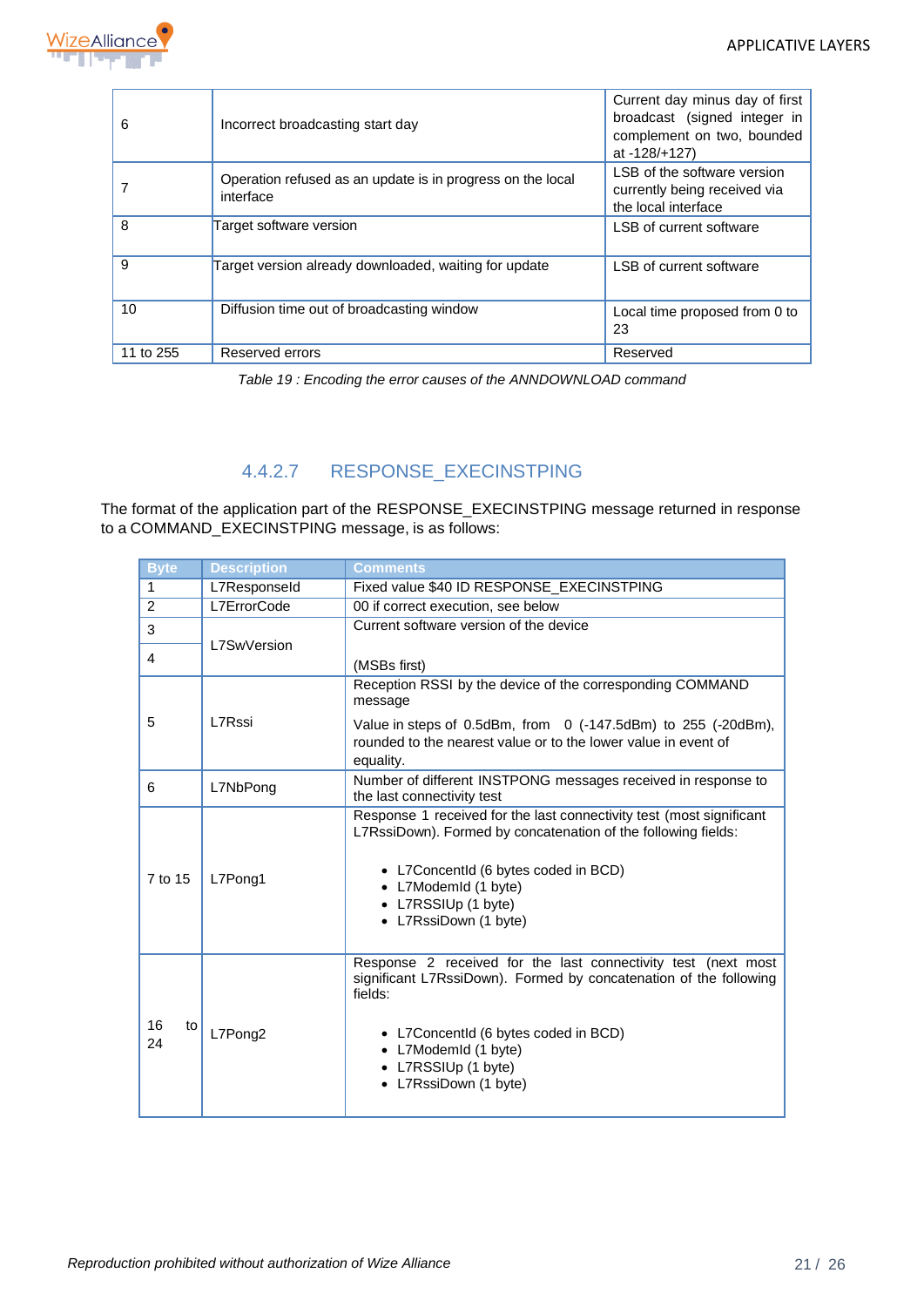

|                 |         | Response 3 received for the last connectivity test (next most)<br>significant L7RssiDown). Formed by concatenation of the following<br>fields: |
|-----------------|---------|------------------------------------------------------------------------------------------------------------------------------------------------|
| -25<br>to<br>33 | L7Pong3 | • L7Concentld (6 bytes coded in BCD)<br>• L7ModemId (1 byte)<br>• L7RSSIUp (1 byte)<br>• L7RssiDown (1 byte)                                   |

*Table 20 : RESPONSE\_EXECINSTPING application message format*

<span id="page-21-1"></span>If less than 3 responses are found, the L7PongX fields not used (L7Pong3 if 2 responses, L7Pong2 and L7Pong3 if 1 response, all if 0 responses) are initialised to zero by the device. If there are exactly 3 responses, the RESPONSE\_EXECINSTPING message will give the Head-End system all the responses. If more than 3 responses are found, the Head-End system can read the next responses by carrying out a device memory read command (see [5.1\)](#page-22-1).

In event of error in carrying out of the COMMAND\_EXECINSTPING command by the device, the L7ErrorCode byte and the L7ErrorParam byte of the message are positioned at one of the following values according to the first error detected by the device:

<span id="page-21-2"></span>

| zerrorGooez          | white              | Param<br>--- |
|----------------------|--------------------|--------------|
| つにに<br><br>تالك<br>ື | errors<br>रeserved | erveo        |

*Table 21 : Encoding the error causes of the WRITEPARAMETERS command*

## **4.5 APP-DOWNLOAD application layer (optional)**

<span id="page-21-0"></span>The APP-DOWNLOAD application layer is used for the transmission of data blocks during software download. These data blocks have a fixed size defined by the LLC- DOWNLOAD layer (see WIZE – 01 LAN Protocol document, section 4.2), and free content. Structuring and use of the content of these blocks is the responsibility of the MANUFACTURER of the device in question, according to the conditions defined in chapter 4.2 of the WIZE-01 LAN Protocol document.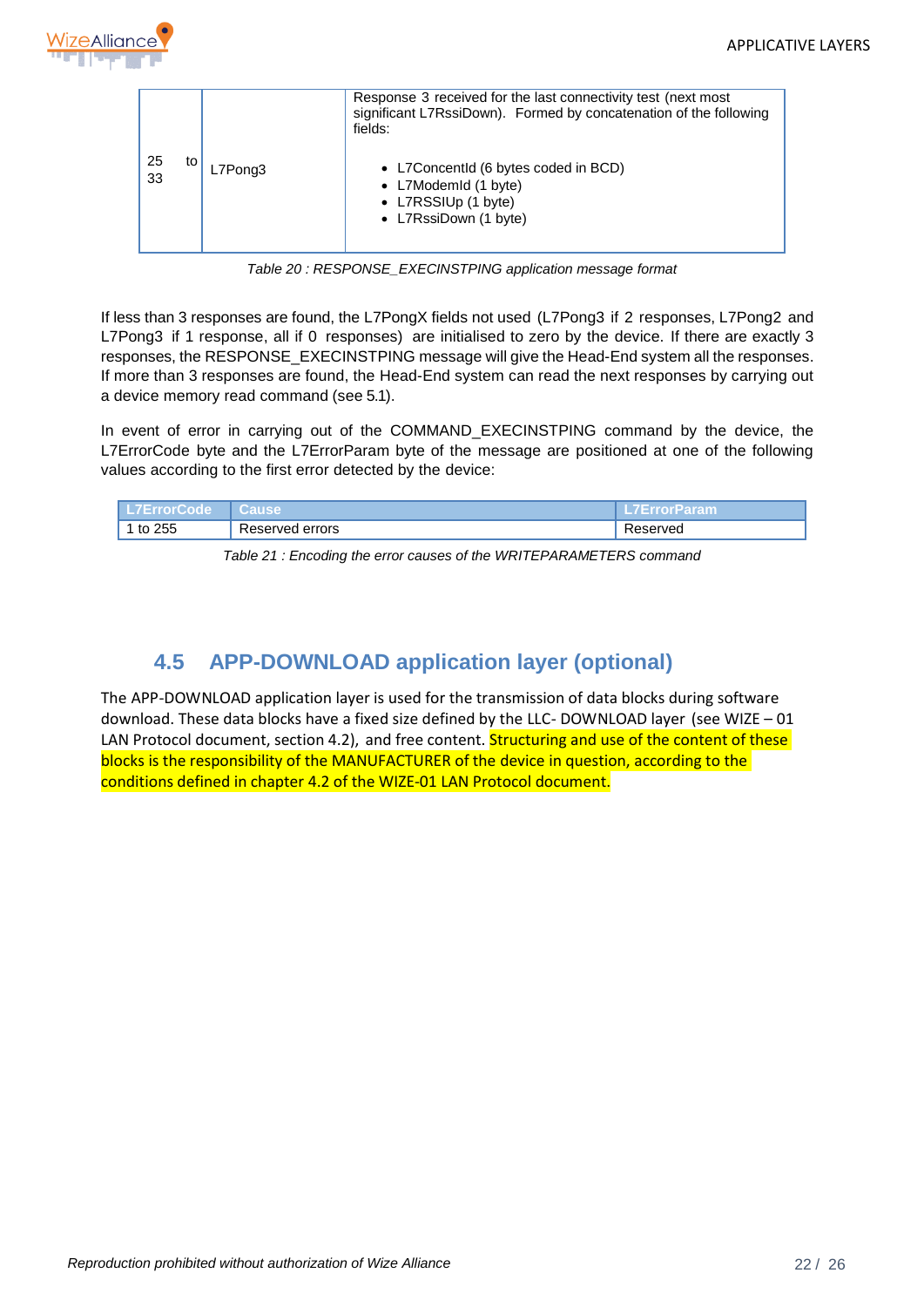

# <span id="page-22-0"></span>**5 Appendix A: DATA LAN parameter dictionary**

# **5.1 LAN parameters**

<span id="page-22-1"></span>The ID range \$00 to \$5F is reserved for LAN protocol management parameters. In this range, the following parameters must be supported by all the devices:

| $\mathsf{Id}$ | <b>Parameter name</b>                  | <b>Description</b>                                                                                                                                        | <b>Size</b><br>(byte<br>s) | Mo<br>de           | L/R        | <b>Coding</b>                                                                                                                                                                              | <b>Default</b><br>value                                                             |
|---------------|----------------------------------------|-----------------------------------------------------------------------------------------------------------------------------------------------------------|----------------------------|--------------------|------------|--------------------------------------------------------------------------------------------------------------------------------------------------------------------------------------------|-------------------------------------------------------------------------------------|
| 01            | <b>VERS_HW_TRX</b>                     | Hardware version number of the<br>device (or transceiver for a remote<br>module)                                                                          | $\overline{2}$             | R.                 | L/R        | Byte 1: Version,<br>Byte 2 : Revision                                                                                                                                                      | As per<br><b>MANUFAC</b><br><b>TURER</b>                                            |
| 02            | <b>VERS_FW_TRX</b>                     | Software version number run by<br>the device (or transceiver for a<br>remote module)                                                                      | $\mathbf{2}$               | R                  | L/R        | Byte 1 : Version, Byte 2 :<br>Revision                                                                                                                                                     | As per<br><b>MANUFAC</b><br><b>TURER</b>                                            |
| 03            | DATEHOUR_LAST_<br><b>UPDATE</b>        | Date/time of the last successful<br>firmware download                                                                                                     | $\overline{4}$             | R.                 | L/R        | EPOCH encoded on 32<br>bits and corresponding to<br>the number of seconds<br>since 1st January 2013 at<br>00:00:<br>MSBs first (big endian)                                                | 00000000                                                                            |
| 04            | L6APP                                  | Primary application of the device<br>as defined by WIZE association<br>used for information to the Head<br>End System; see WIZE -01- LAN<br>protocol §1.8 | $\mathbf{1}$               | $\mathsf{R}$       | L/R        | set in factory as per Wize<br>Alliance definition, ex:00h<br>for Water Metering                                                                                                            | 00h                                                                                 |
| 08            | RF_UPLINK_CHANN<br>EL.                 | Frequency channel to be used for<br>all uplink message transmissions                                                                                      | $\mathbf{1}$               | R/<br>W            | L/R        | See Regional<br>Parameters document<br>in the corresponding<br>frequency band for<br>parameter value.                                                                                      | See<br>Regional<br>Parameter<br>S<br>document.                                      |
| 09            | RF_DOWNLINK_CH<br><b>ANNEL</b>         | Frequency channel to be used for<br>all message receptions (except<br>firmware download)                                                                  | 1                          | R/<br>W            | L/R        | See Regional<br>Parameters document<br>in the corresponding<br>frequency band for<br>parameter value.                                                                                      | See<br>Regional<br>Parameter<br>s<br>document.                                      |
| 0A            | <b>RF_UPLINK_MOD</b>                   | Modulation to be used for all uplink<br>message transmissions<br>Modulation to be used for all                                                            | 1                          | R/<br>W            | L/R        | See Regional<br>Parameters document<br>in the corresponding<br>frequency band for<br>parameter value.<br>See Regional<br>Parameters document<br>in the corresponding<br>frequency band for | See<br>Regional<br>Parameter<br>s<br>document.<br>See<br>Regional<br>Parameter<br>s |
| 0В<br>10      | RF DOWNLINK MO<br>D<br><b>TX_POWER</b> | receptions<br>message<br>(except<br>firmware download)<br>Transceiver nominal transmission<br>power                                                       | 1<br>$\mathbf{1}$          | R/<br>W<br>R/<br>W | L/R<br>L/R | parameter value.<br>See Regional<br>Parameters document<br>in the corresponding<br>frequency band for<br>parameter value.                                                                  | document.<br>See<br>Regional<br>Parameter<br>S<br>document.                         |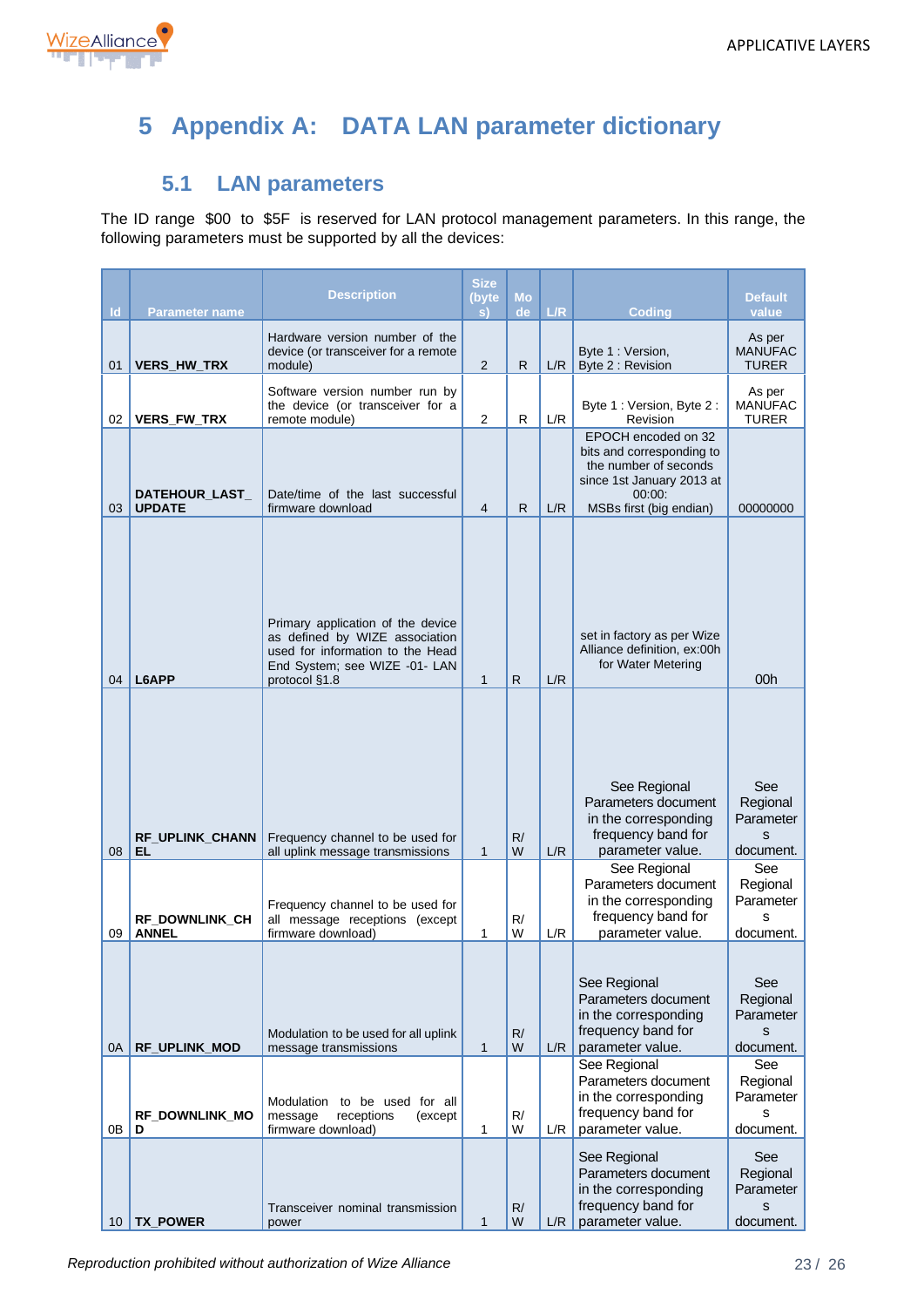

| 11              | TX_DELAY_FULLPO<br><b>WER</b>             | Maximum<br>time<br>between<br>two<br>COMMAND messages before the<br>device automatically returns to<br>maximum transmission power                                        | 2              | R/<br>W | L/R   | Number of days, from 1 to<br>65535 Value<br>0000:function disabled<br>Byte 1: MSBs<br>Byte 2: LSBs                                                                                                                                                                                         | 100 (three<br>months and<br>10 days)                                           |
|-----------------|-------------------------------------------|--------------------------------------------------------------------------------------------------------------------------------------------------------------------------|----------------|---------|-------|--------------------------------------------------------------------------------------------------------------------------------------------------------------------------------------------------------------------------------------------------------------------------------------------|--------------------------------------------------------------------------------|
|                 |                                           | Absolute<br>correction<br><b>of</b>                                                                                                                                      |                | R/      |       | In Hertz, from -32768 (-<br>32.768KHz) to +32767<br>(+32.767KHz).<br>Signed number on 16 bits<br>encoded in 2-<br>complement:<br>Byte 1: MSBs<br>Byte 2: LSBs<br>Note: the device can<br>round off this value,<br>provided that the<br>accuracy requirements<br>specified in chapter 5 are | Calibrated                                                                     |
| 12 I            | TX_FREQ_OFFSET                            | transmission frequency                                                                                                                                                   | $\overline{2}$ | W       | L/R   | complied with).                                                                                                                                                                                                                                                                            | in factory                                                                     |
| 18              | EXCH_RX_DELAY                             | Fixed wait time after transmission<br>of a DATA message by the device<br>and<br>before<br>opening<br>the<br><b>COMMAND</b><br>message<br>listening<br>window             | $\mathbf{1}$   | R/<br>W | L/R   | In seconds, from $1(1s)$<br>to 255 (255s)                                                                                                                                                                                                                                                  | 5(5s)                                                                          |
| 19              | <b>EXCH_RX_LENGTH</b>                     | <b>COMMAND</b><br>Duration<br>of<br>the<br>message listening window by the<br>device                                                                                     | 1              | R/<br>W | L/R   | In multiples of 5<br>milliseconds, from 0<br>(reception disabled) to<br>255 (1.27s)                                                                                                                                                                                                        | 8 (40ms)                                                                       |
|                 |                                           |                                                                                                                                                                          |                |         |       |                                                                                                                                                                                                                                                                                            |                                                                                |
| 1A              | <b>EXCH_RESPONSE_</b><br><b>DELAY</b>     | Time between reception of a<br>COMMAND message by the<br>device and transmission of the<br><b>RESPONSE</b><br>corresponding<br>message<br>Minimum value accepted for the | 1              | R/<br>W | L/R   | In seconds, from $0$ (0s) to<br>255                                                                                                                                                                                                                                                        | In seconds,<br>from $0(0s)$<br>to<br>EXCH RE<br><b>SPONSE</b><br>DELAY_MI<br>N |
|                 | <b>EXCH RESPONSE</b>                      | EXCH RESPONSE DELAY<br>parameter (defined by the device                                                                                                                  |                |         |       | In seconds, from 0 (0s) to                                                                                                                                                                                                                                                                 | As per<br><b>MANUFAC</b>                                                       |
| 1B              | <b>DELAY_MIN</b>                          | MANUFACTURER)                                                                                                                                                            | 1              | R       | L/R   | 255 (255s)                                                                                                                                                                                                                                                                                 | TURER<br>As<br>per                                                             |
| 1C <sub>1</sub> | <b>L7TRANSMIT LENG</b><br>TH MAX          | Maximum length of application<br>messages that can be sent by the<br>device (fixed value defined by<br>SUEZ)                                                             | 1              | R       | $L/R$ | In bytes, from 40 to 100                                                                                                                                                                                                                                                                   | <b>MANUFAC</b><br>TURER<br>Target<br>value: 80                                 |
| 1D I            | <b>L7RECEIVE_LENGT</b><br>H_MAX           | Maximum length of application<br>messages that can be received by<br>the device (Fixed value defined by<br>SUEZ)                                                         | 1              | R       | L/R   | En bytes, de 50 à 100                                                                                                                                                                                                                                                                      | As<br>per<br><b>MANUFAC</b><br><b>TURER</b><br>Taget<br>value: 100             |
| 20              | <b>CLOCK_CURRENT_</b><br><b>EPOC</b>      | Current time of device                                                                                                                                                   | 4              | R/<br>W | L/R   | EPOCH encoded on 32<br>bits and corresponding to<br>the number of seconds<br>since 1st January 2013 at<br>00:00:<br>MSB first (big endian)<br>Programmed in factory                                                                                                                        | N/A                                                                            |
|                 |                                           |                                                                                                                                                                          |                |         |       | All values from -32768s to                                                                                                                                                                                                                                                                 |                                                                                |
| 21              | <b>CLOCK_OFFSET_C</b><br><b>ORRECTION</b> | Relative correction (time delta) to<br>be applied to the device clock once<br>only to correct its absolute drift                                                         | 2              | W       | L/R   | +32767s. Signed number<br>on 16 bits encoded in<br>complement on 2:<br>Byte 1: MSBs<br>Byte 2: LSBs<br>This parameter is a<br>virtual parameter: each<br>writing corrects the<br>current time in relative<br>manner                                                                        | 00h                                                                            |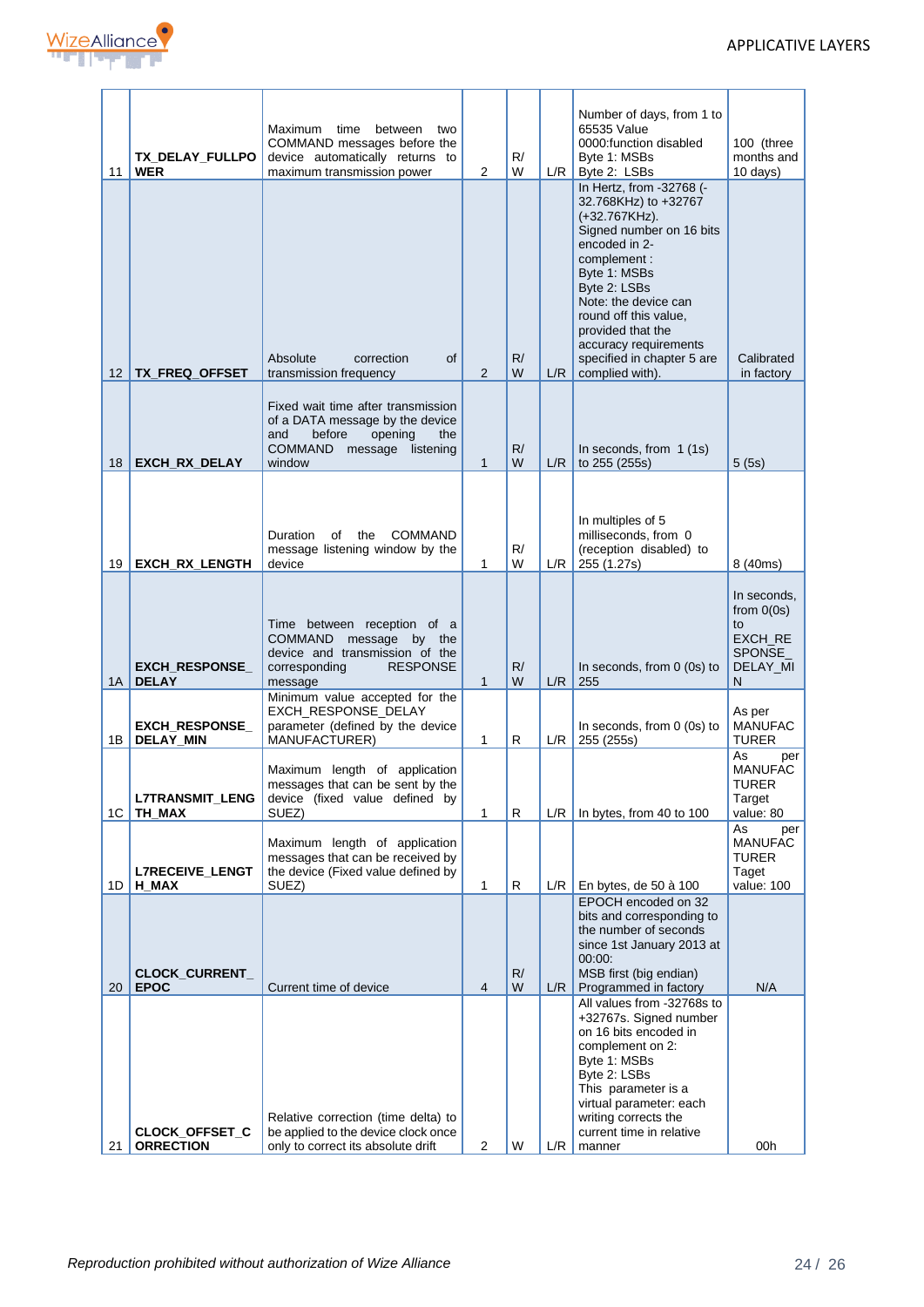

| 22       | <b>CLOCK_DRIFT_COR</b><br><b>RECTION</b> | Correction<br>οf<br>device<br>clock<br>frequency                                                                                                                              | 2                 | R/<br>W      | L/R        | Number S of seconds to<br>add to or subtract from<br>the current time every D<br>days:<br>Byte 1: Number of<br>seconds S (signed integer<br>from -128 to +127,<br>complement on two)<br>Byte 2: Number of days D<br>(from 1 to 255)<br>00: No encryption (not<br>accepted through APP-<br><b>ADMIN</b> request)<br>01<br>to<br>CIPH KEY COUNT:<br>Kenc key number | 00h, 01h<br>Value<br>configured<br>when<br>manufacturi<br>ng the                                   |
|----------|------------------------------------------|-------------------------------------------------------------------------------------------------------------------------------------------------------------------------------|-------------------|--------------|------------|-------------------------------------------------------------------------------------------------------------------------------------------------------------------------------------------------------------------------------------------------------------------------------------------------------------------------------------------------------------------|----------------------------------------------------------------------------------------------------|
| 28       | <b>CIPH_CURRENT_KE</b><br>Y              | Current key number                                                                                                                                                            | $\mathbf{1}$      | R/<br>W      | L/R        | enabled Other values:<br>reserved                                                                                                                                                                                                                                                                                                                                 | devices:<br>01h                                                                                    |
| 29       | CIPH KEY COUNT                           | encryption<br>Number<br>of<br>keys<br>available in the device                                                                                                                 | 1                 | R            | L/R        | unsigned int                                                                                                                                                                                                                                                                                                                                                      | 14                                                                                                 |
|          |                                          | Value used by the device to<br>initialize the L6Netwld field of any                                                                                                           |                   | R            |            |                                                                                                                                                                                                                                                                                                                                                                   | As per                                                                                             |
| 2A<br>30 | <b>L6NETWID</b><br>PING_RX_DELAY         | upstream messages<br>waiting<br>Fixed<br>time<br>after<br>transmission of an INSTPING<br>message by the device and before<br>opening the INSTPONG message<br>listening window | 1<br>$\mathbf{1}$ | R/<br>W      | L/R<br>L/R | 00 to 255<br>In seconds, from 1 (1s)<br>t٥<br>PING_RX_DELAY_MIN                                                                                                                                                                                                                                                                                                   | operator<br>10 (10s) or<br>PING_RX_<br>DELAY_MI<br>N if this<br>parameter<br>is greater<br>than 10 |
| 31       | PING_RX_LENGTH                           | <b>INSTPONG</b><br>Duration<br>of<br>the<br>message listening window by the<br>device                                                                                         | 1                 | R/<br>W      | L/R        | In seconds, from 1 (1s)<br>to<br>PING_RX_LENGTH_MA<br>X                                                                                                                                                                                                                                                                                                           | 3                                                                                                  |
| 32       | PING_RX_DELAY_M<br>IN                    | Minimum<br>value<br>οf<br>the<br>PING_RX_DELAY parameter                                                                                                                      | 1                 | $\mathsf{R}$ | L/R        | In seconds, from 1 (1s) to<br>255<br>(255s)                                                                                                                                                                                                                                                                                                                       | as per<br><b>MANUFAC</b><br><b>TURER</b>                                                           |
| 33       | PING_RX_LENGTH_<br><b>MAX</b>            | Maximum<br>value<br>of<br>the<br>PING_RX_LENGTH parameter                                                                                                                     | 1                 | R            | L/R        | In seconds, from 1 (1s) to<br>255<br>(255s)                                                                                                                                                                                                                                                                                                                       | as per<br><b>MANUFAC</b><br><b>TURER</b>                                                           |
| 34       | <b>PING LAST EPOCH</b>                   | Execution<br>time<br>οf<br>the<br>last<br>connectivity<br>test<br>(INSTPING/INSTPONG)                                                                                         | $\overline{4}$    | $\mathsf{R}$ | L/R        | <b>EPOCH</b>                                                                                                                                                                                                                                                                                                                                                      | 00:00                                                                                              |
| 35       | PING_NBFOUND                             | Number of different INSTPONG<br>messages received in response to<br>the last connectivity test                                                                                | 1                 | R            | L/R        | From 00 to FF                                                                                                                                                                                                                                                                                                                                                     | 0                                                                                                  |
| 36       | PING_REPLY1                              | Response 1 received for the last<br>connectivity test (Bigest<br>L7RssiDown)                                                                                                  | 9                 | R            | L/R        | Concatenation<br>of<br>the<br>following fields:<br>L7ConcentId (6 bytes)<br>L7ModemId (1 byte)<br>L7RssiUpstream (1 byte)<br>L7RssiDownstream<br>(1)<br>byte)                                                                                                                                                                                                     | 0                                                                                                  |
| 37       | PING_REPLY2                              | $\ddotsc$                                                                                                                                                                     | 9                 | R            | L/R        | Idem Ping_reply1                                                                                                                                                                                                                                                                                                                                                  | $\mathbf 0$                                                                                        |
| 38       | PING_REPLY3                              | $\sim$ $\sim$                                                                                                                                                                 | $9\,$             | R            | L/R        | Idem Ping_reply1                                                                                                                                                                                                                                                                                                                                                  | $\mathbf 0$                                                                                        |
| 39       | PING_REPLY4                              | $\ddotsc$                                                                                                                                                                     | 9                 | R            | L/R        | Idem Ping_reply1                                                                                                                                                                                                                                                                                                                                                  | 0                                                                                                  |
| 3A       | PING_REPLY5                              | $\ldots$                                                                                                                                                                      | 9                 | R.           | L/R        | Idem Ping_reply1                                                                                                                                                                                                                                                                                                                                                  | $\mathbf{0}$                                                                                       |
| 3В       | PING_REPLY6                              | $\ldots$                                                                                                                                                                      | 9                 | R            | L/R        | Idem Ping_reply1                                                                                                                                                                                                                                                                                                                                                  | 0                                                                                                  |
| 3C       | PING_REPLY7                              |                                                                                                                                                                               | 9                 | R.           | L/R        | Idem Ping_reply1                                                                                                                                                                                                                                                                                                                                                  | $\mathbf 0$                                                                                        |
|          | 3D   PING_REPLY8                         | Response 8 received for the last<br>(Weakest<br>connectivity<br>test,<br>L7RssiDown)                                                                                          | 9                 | R            | L/R        | Idem Ping_reply1                                                                                                                                                                                                                                                                                                                                                  | 0                                                                                                  |